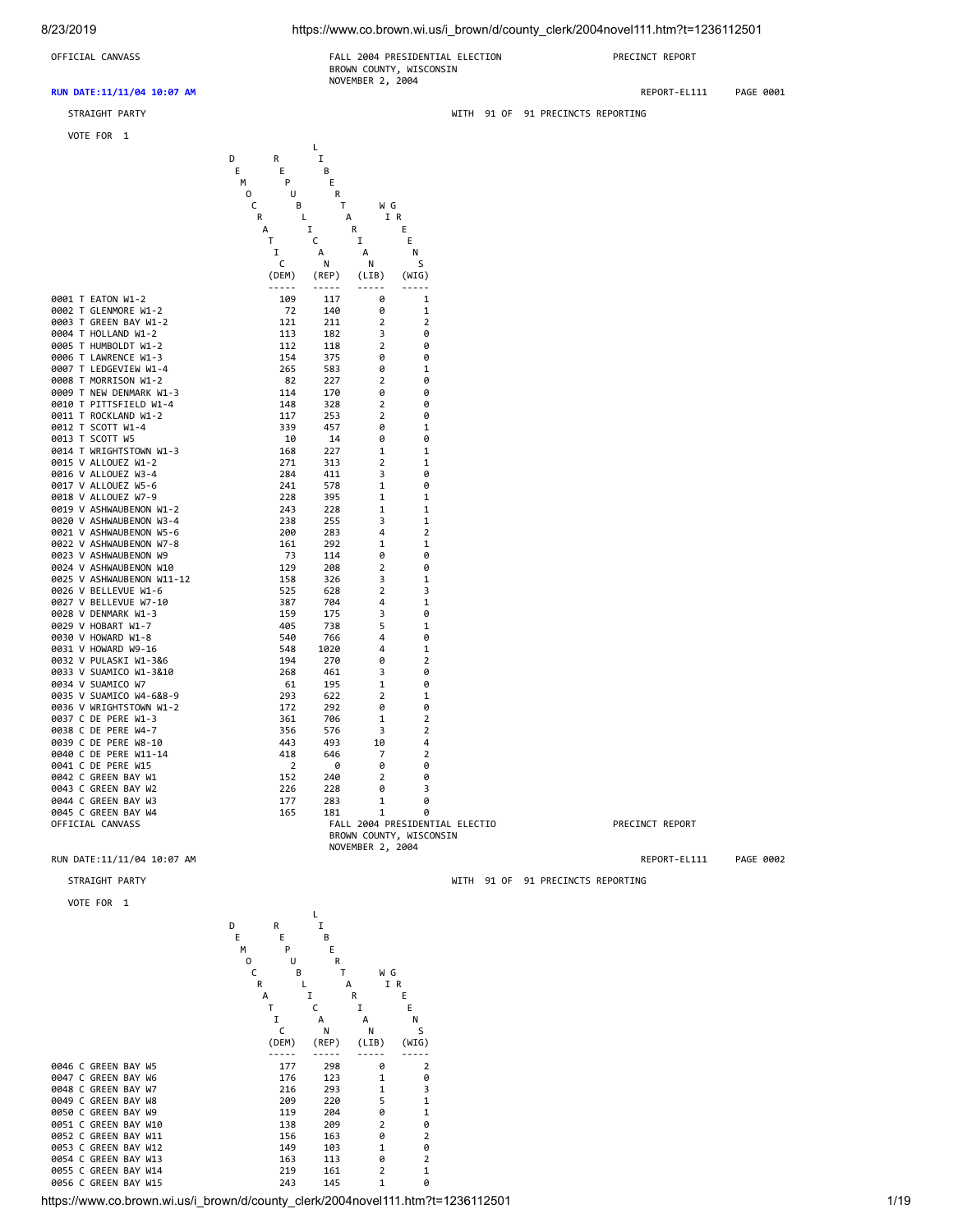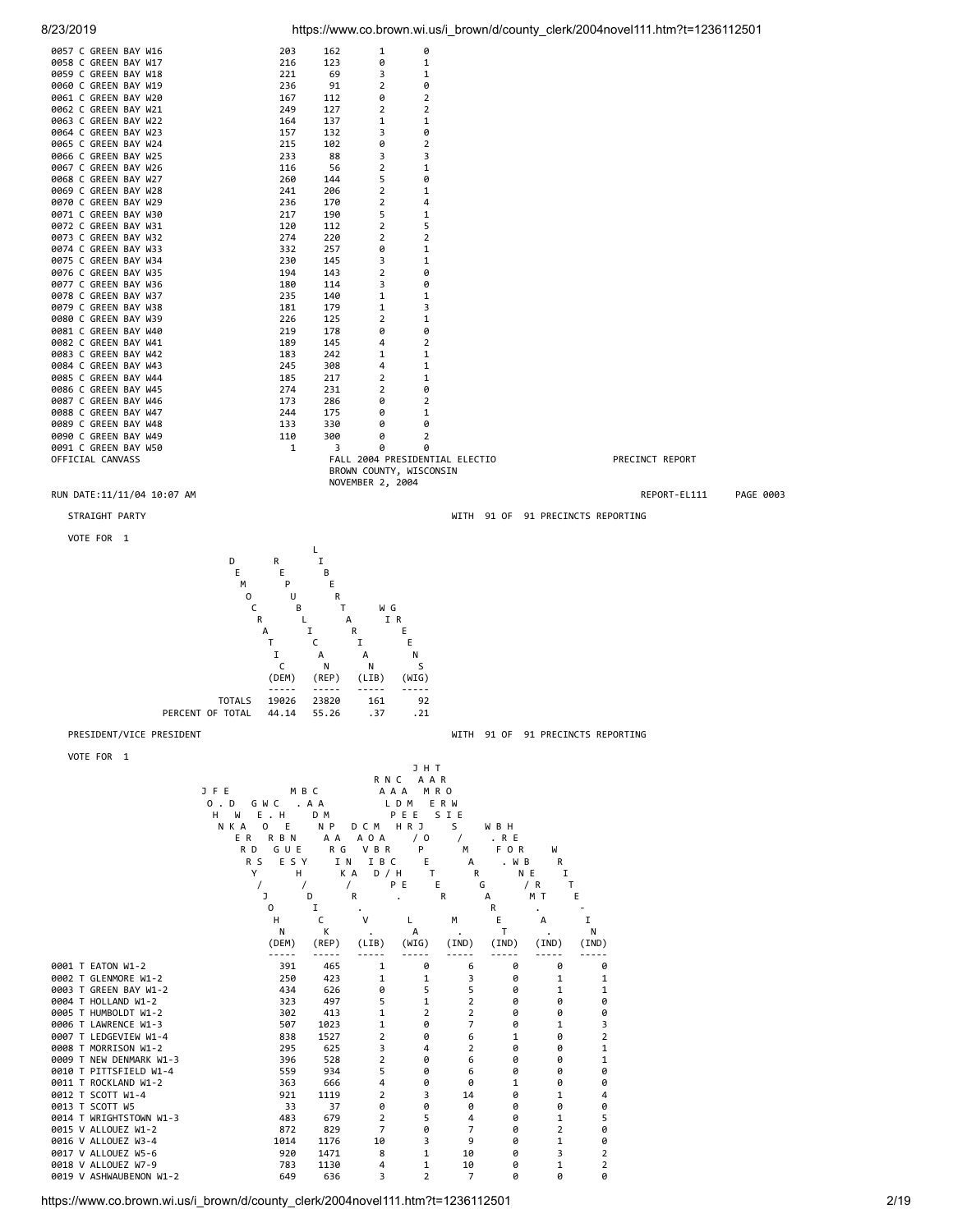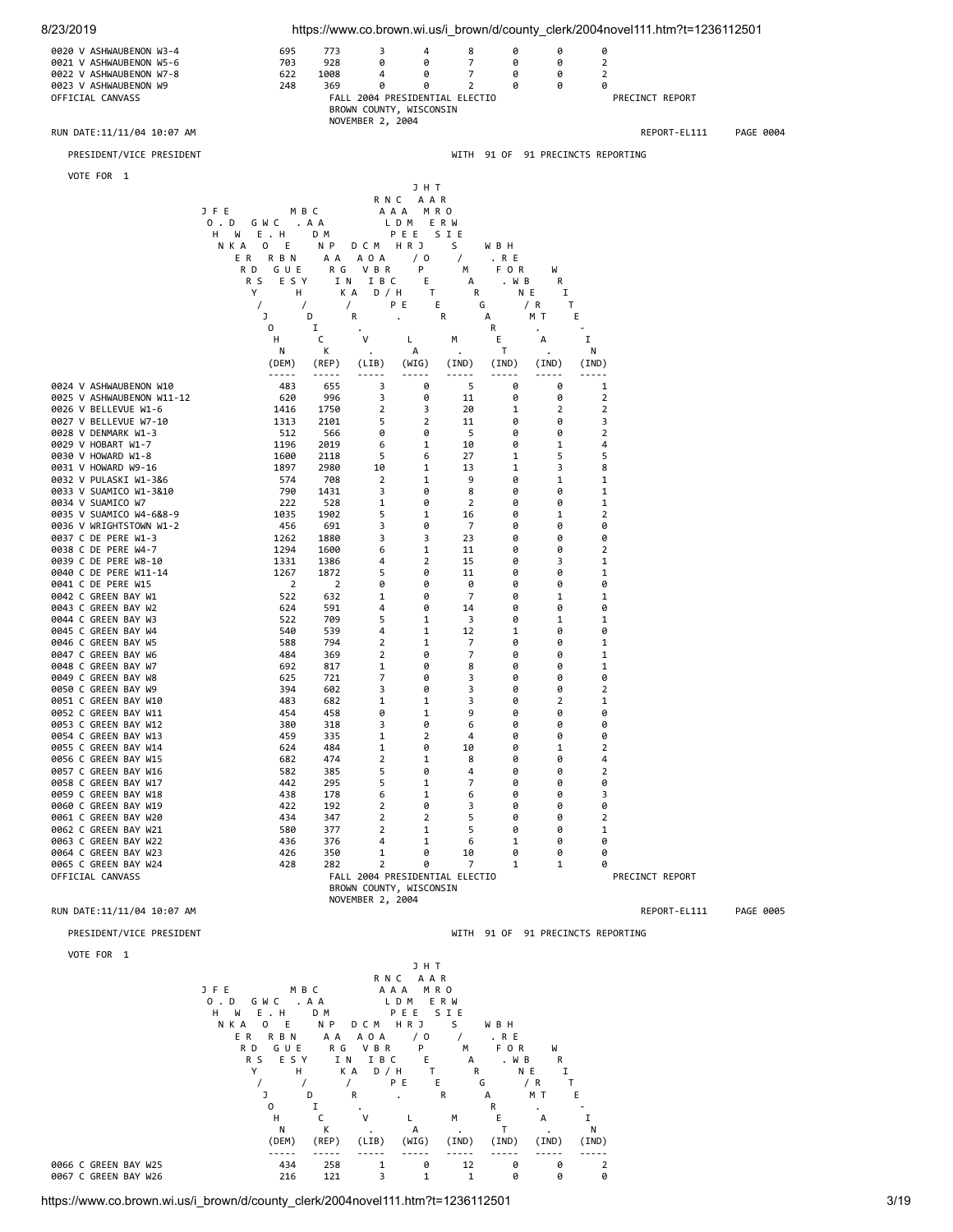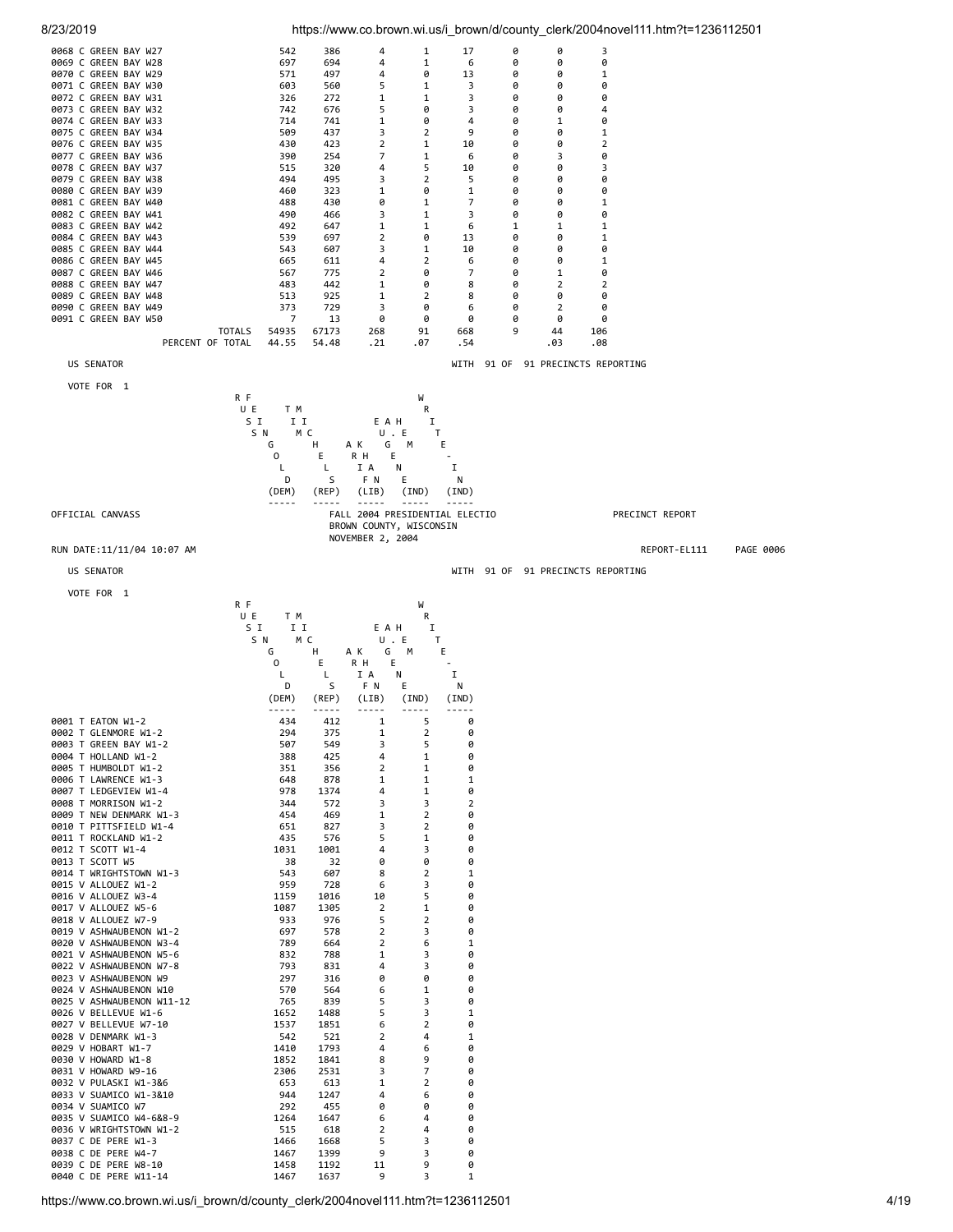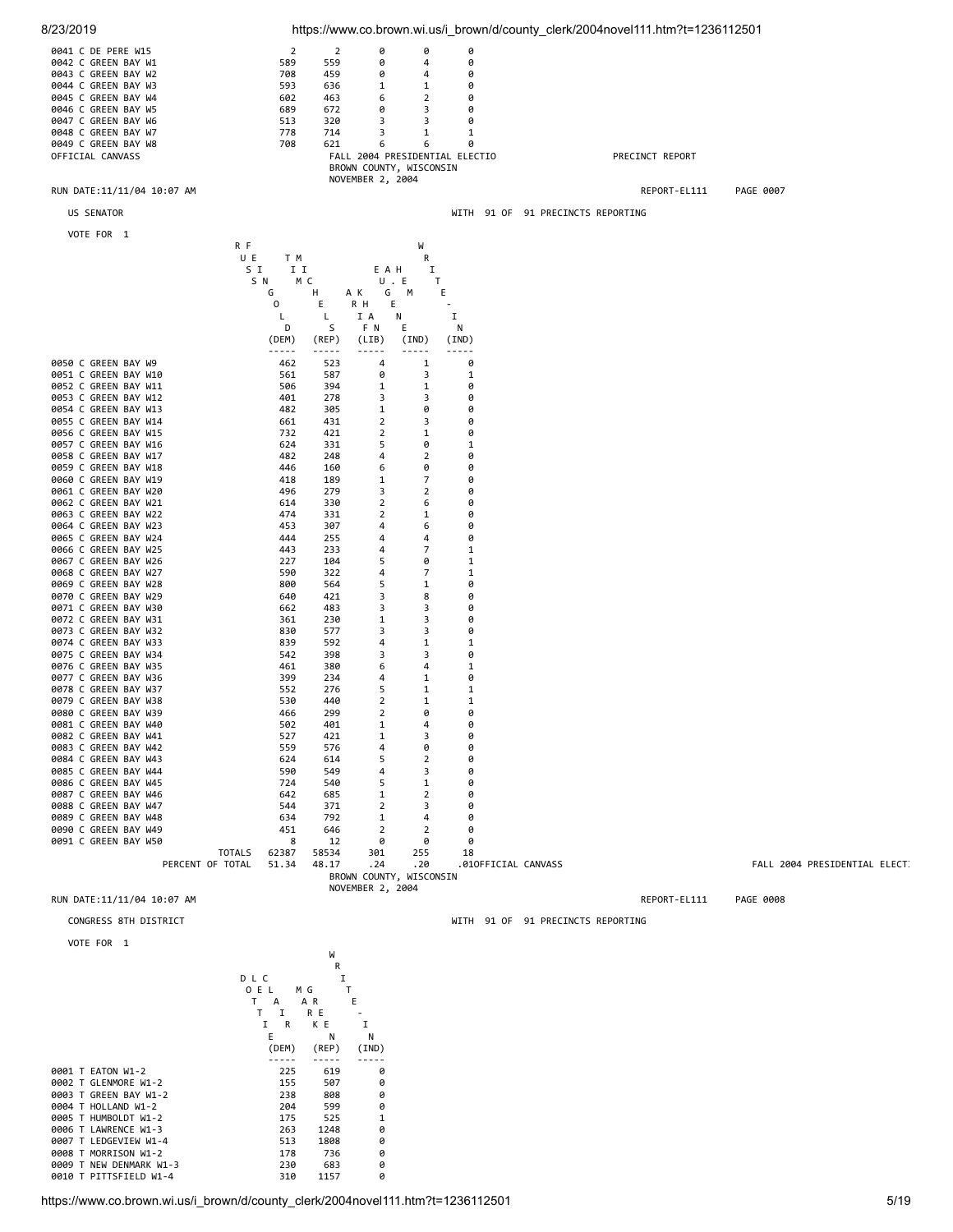| 0011 T ROCKLAND W1-2                         | 223        | 778            | 0                        |                                |                                   |                 |           |
|----------------------------------------------|------------|----------------|--------------------------|--------------------------------|-----------------------------------|-----------------|-----------|
| 0012 T SCOTT W1-4                            | 569        | 1445           | 1                        |                                |                                   |                 |           |
| 0013 T SCOTT W5                              | 19         | 51             | 0                        |                                |                                   |                 |           |
| 0014 T WRIGHTSTOWN W1-3                      | 312        | 822            | 1                        |                                |                                   |                 |           |
|                                              |            |                |                          |                                |                                   |                 |           |
| 0015 V ALLOUEZ W1-2                          | 617        | 1048           | 1                        |                                |                                   |                 |           |
| 0016 V ALLOUEZ W3-4                          | 663        | 1504           | 1                        |                                |                                   |                 |           |
| 0017 V ALLOUEZ W5-6                          | 591        | 1780           | $\overline{2}$           |                                |                                   |                 |           |
| 0018 V ALLOUEZ W7-9                          | 489        | 1407           | 4                        |                                |                                   |                 |           |
| 0019 V ASHWAUBENON W1-2                      | 420        | 832            | 1                        |                                |                                   |                 |           |
| 0020 V ASHWAUBENON W3-4                      | 435        | 1021           | 1                        |                                |                                   |                 |           |
| 0021 V ASHWAUBENON W5-6                      | 413        | 1194           | 3                        |                                |                                   |                 |           |
| 0022 V ASHWAUBENON W7-8                      | 387        | 1224           | 1                        |                                |                                   |                 |           |
| 0023 V ASHWAUBENON W9                        | 162        | 440            | 0                        |                                |                                   |                 |           |
|                                              |            |                |                          |                                |                                   |                 |           |
| 0024 V ASHWAUBENON W10                       | 279        | 853            | 0                        |                                |                                   |                 |           |
| 0025 V ASHWAUBENON W11-12                    | 358        | 1224           | 1                        |                                |                                   |                 |           |
| 0026 V BELLEVUE W1-6                         | 908        | 2186           | 2                        |                                |                                   |                 |           |
| 0027 V BELLEVUE W7-10                        | 804        | 2553           | 3                        |                                |                                   |                 |           |
| 0028 V DENMARK W1-3                          | 296        | 757            | $\overline{2}$           |                                |                                   |                 |           |
| 0029 V HOBART W1-7                           | 718        | 2463           | 1                        |                                |                                   |                 |           |
| 0030 V HOWARD W1-8                           | 1000       | 2649           | 3                        |                                |                                   |                 |           |
|                                              |            |                |                          |                                |                                   |                 |           |
| 0031 V HOWARD W9-16                          | 1090       | 3684           | 2                        |                                |                                   |                 |           |
| 0032 V PULASKI W1-3&6                        | 358        | 902            | 0                        |                                |                                   |                 |           |
| 0033 V SUAMICO W1-3&10                       | 476        | 1680           | 2                        |                                |                                   |                 |           |
| 0034 V SUAMICO W7                            | 133        | 607            | 0                        |                                |                                   |                 |           |
| 0035 V SUAMICO W4-6&8-9                      | 605        | 2273           | 2                        |                                |                                   |                 |           |
| 0036 V WRIGHTSTOWN W1-2                      | 280        | 845            | 0                        |                                |                                   |                 |           |
| 0037 C DE PERE W1-3                          | 804        | 2294           | 0                        |                                |                                   |                 |           |
| 0038 C DE PERE W4-7                          | 779        | 2052           | 0                        |                                |                                   |                 |           |
|                                              |            |                |                          |                                |                                   |                 |           |
| 0039 C DE PERE W8-10                         | 870        | 1679           | 3                        |                                |                                   |                 |           |
| 0040 C DE PERE W11-14                        | 798        | 2267           | 1                        |                                |                                   |                 |           |
| 0041 C DE PERE W15                           | 2          | $\overline{2}$ | 0                        |                                |                                   |                 |           |
| 0042 C GREEN BAY W1                          | 320        | 823            | 0                        |                                |                                   |                 |           |
| 0043 C GREEN BAY W2                          | 410        | 689            | 4                        |                                |                                   |                 |           |
| 0044 C GREEN BAY W3                          | 347        | 868            | 0                        |                                |                                   |                 |           |
| 0045 C GREEN BAY W4                          | 354        | 695            | 0                        |                                |                                   |                 |           |
|                                              | 358        | 983            |                          |                                |                                   |                 |           |
| 0046 C GREEN BAY W5                          |            |                | 1                        |                                |                                   |                 |           |
| 0047 C GREEN BAY W6                          | 326        | 498            | 0                        |                                |                                   |                 |           |
| 0048 C GREEN BAY W7                          | 406        | 1084           | 1                        |                                |                                   |                 |           |
| 0049 C GREEN BAY W8                          | 403        | 927            | 0                        |                                |                                   |                 |           |
| OFFICIAL CANVASS                             |            |                |                          | FALL 2004 PRESIDENTIAL ELECTIO |                                   | PRECINCT REPORT |           |
|                                              |            |                | BROWN COUNTY, WISCONSIN  |                                |                                   |                 |           |
|                                              |            |                | NOVEMBER 2, 2004         |                                |                                   |                 |           |
| RUN DATE:11/11/04 10:07 AM                   |            |                |                          |                                |                                   | REPORT-EL111    | PAGE 0009 |
|                                              |            |                |                          |                                |                                   |                 |           |
| CONGRESS 8TH DISTRICT                        |            |                |                          |                                | WITH 91 OF 91 PRECINCTS REPORTING |                 |           |
|                                              |            |                |                          |                                |                                   |                 |           |
|                                              |            |                |                          |                                |                                   |                 |           |
|                                              |            |                |                          |                                |                                   |                 |           |
| VOTE FOR 1                                   |            |                |                          |                                |                                   |                 |           |
|                                              |            | W              |                          |                                |                                   |                 |           |
|                                              |            | R              |                          |                                |                                   |                 |           |
|                                              | D L C      | I              |                          |                                |                                   |                 |           |
|                                              |            | T              |                          |                                |                                   |                 |           |
|                                              | 0 E L      | ΜG             |                          |                                |                                   |                 |           |
|                                              | T.<br>А    | A R            | E.                       |                                |                                   |                 |           |
|                                              | Ι.<br>T    | R E            | $\overline{\phantom{a}}$ |                                |                                   |                 |           |
|                                              | R<br>Ι.    | K E            | I                        |                                |                                   |                 |           |
|                                              | Ε          | Ν              | N                        |                                |                                   |                 |           |
|                                              | (DEM)      | (REP)          | (IND)                    |                                |                                   |                 |           |
|                                              |            | -----          | -----                    |                                |                                   |                 |           |
|                                              |            |                |                          |                                |                                   |                 |           |
| 0050 C GREEN BAY W9                          | 235        | 748            | 0                        |                                |                                   |                 |           |
| 0051 C GREEN BAY W10                         | 266        | 867            | 1                        |                                |                                   |                 |           |
| 0052 C GREEN BAY W11                         | 273        | 618            | 0                        |                                |                                   |                 |           |
| 0053 C GREEN BAY W12                         | 248        | 427            | 0                        |                                |                                   |                 |           |
| 0054 C GREEN BAY W13                         | 290        | 481            | 0                        |                                |                                   |                 |           |
| 0055 C GREEN BAY W14                         | 390        | 690            | 0                        |                                |                                   |                 |           |
| 0056 C GREEN BAY W15                         | 486        | 655            | 1                        |                                |                                   |                 |           |
| 0057 C GREEN BAY W16                         | 417        | 540            | 2                        |                                |                                   |                 |           |
| 0058 C GREEN BAY W17                         | 342        | 385            | $\overline{2}$           |                                |                                   |                 |           |
|                                              |            |                | $\overline{2}$           |                                |                                   |                 |           |
| 0059 C GREEN BAY W18                         | 342        | 256            |                          |                                |                                   |                 |           |
| 0060 C GREEN BAY W19                         | 312        | 287            | 1                        |                                |                                   |                 |           |
| 0061 C GREEN BAY W20                         | 288        | 483            | 0                        |                                |                                   |                 |           |
| 0062 C GREEN BAY W21                         | 389        | 555            | 1                        |                                |                                   |                 |           |
| 0063 C GREEN BAY W22                         | 303        | 472            | 0                        |                                |                                   |                 |           |
| 0064 C GREEN BAY W23                         | 276        | 479            | 0                        |                                |                                   |                 |           |
| 0065 C GREEN BAY W24                         | 310        | 384            | 0                        |                                |                                   |                 |           |
| 0066 C GREEN BAY W25                         | 336        | 342            | 1                        |                                |                                   |                 |           |
| 0067 C GREEN BAY W26                         | 179        | 155            | 0                        |                                |                                   |                 |           |
|                                              |            |                |                          |                                |                                   |                 |           |
| 0068 C GREEN BAY W27                         | 378        | 531            | 3                        |                                |                                   |                 |           |
| 0069 C GREEN BAY W28                         | 451        | 907            | 3                        |                                |                                   |                 |           |
| 0070 C GREEN BAY W29                         | 403        | 648            | $\overline{2}$           |                                |                                   |                 |           |
| 0071 C GREEN BAY W30                         | 395        | 746            | 0                        |                                |                                   |                 |           |
| 0072 C GREEN BAY W31                         | 210        | 368            | 1                        |                                |                                   |                 |           |
| 0073 C GREEN BAY W32                         | 488        | 909            | 1                        |                                |                                   |                 |           |
| 0074 C GREEN BAY W33                         | 475        | 942            | 1                        |                                |                                   |                 |           |
| 0075 C GREEN BAY W34                         | 354        | 584            | 0                        |                                |                                   |                 |           |
|                                              |            |                |                          |                                |                                   |                 |           |
| 0076 C GREEN BAY W35                         | 293        | 550            | 2                        |                                |                                   |                 |           |
| 0077 C GREEN BAY W36                         | 280        | 356            | 0                        |                                |                                   |                 |           |
| 0078 C GREEN BAY W37                         | 367        | 456            | 3                        |                                |                                   |                 |           |
| 0079 C GREEN BAY W38                         | 340        | 622            | 0                        |                                |                                   |                 |           |
| 0080 C GREEN BAY W39                         | 333        | 430            | 0                        |                                |                                   |                 |           |
| 0081 C GREEN BAY W40                         | 344        | 554            | 0                        |                                |                                   |                 |           |
| 0082 C GREEN BAY W41                         | 317        | 624            | 2                        |                                |                                   |                 |           |
|                                              |            |                | 0                        |                                |                                   |                 |           |
| 0083 C GREEN BAY W42                         | 314        | 802            |                          |                                |                                   |                 |           |
| 0084 C GREEN BAY W43                         | 368        | 863            | 1                        |                                |                                   |                 |           |
| 0085 C GREEN BAY W44                         | 325        | 798            | 0                        |                                |                                   |                 |           |
| 0086 C GREEN BAY W45                         | 459        | 787            | 0                        |                                |                                   |                 |           |
| 0087 C GREEN BAY W46                         | 336        | 982            | 1                        |                                |                                   |                 |           |
| 0088 C GREEN BAY W47                         | 345        | 546            | 0                        |                                |                                   |                 |           |
| 0089 C GREEN BAY W48<br>0090 C GREEN BAY W49 | 284<br>211 | 1136<br>887    | 0<br>0                   |                                |                                   |                 |           |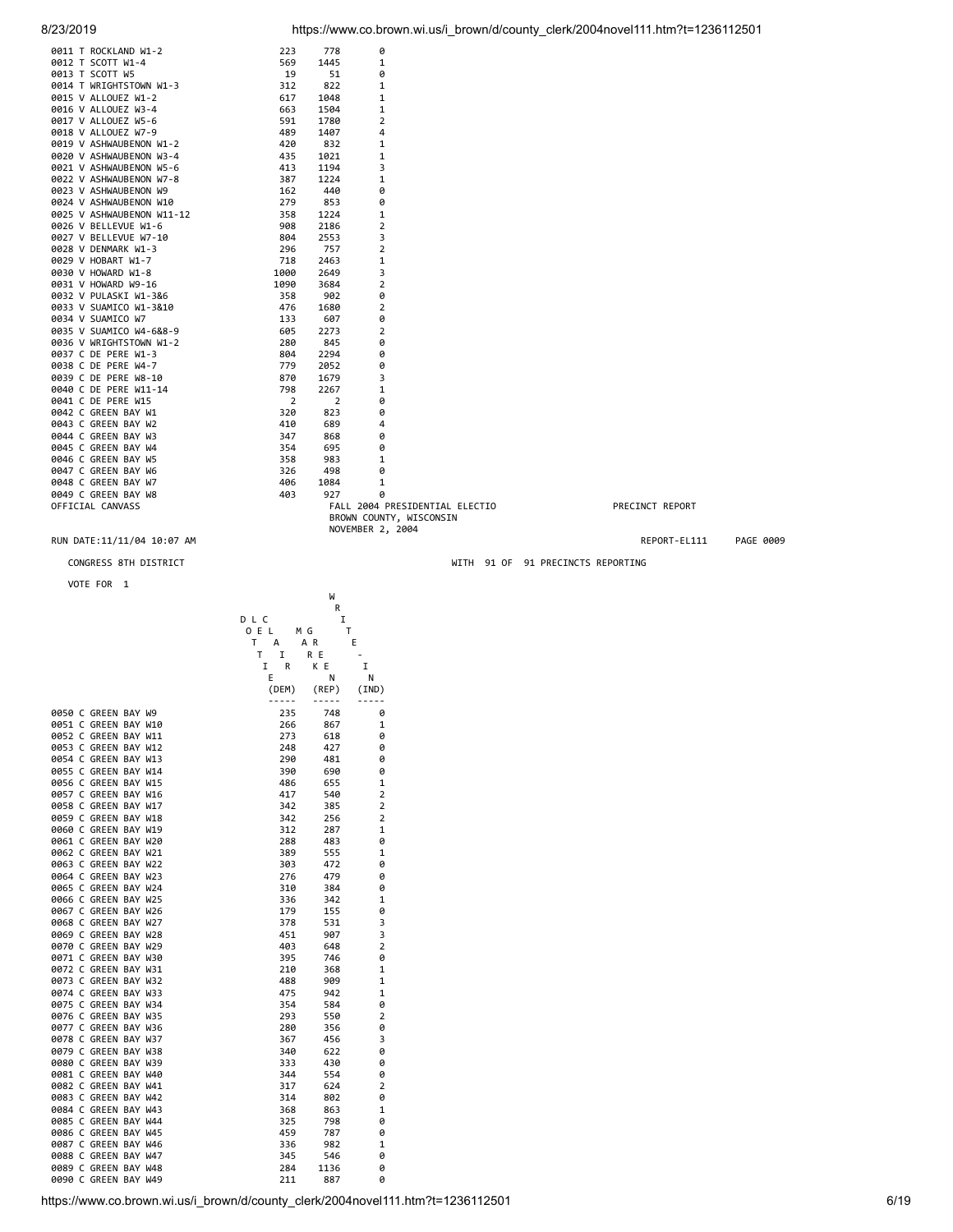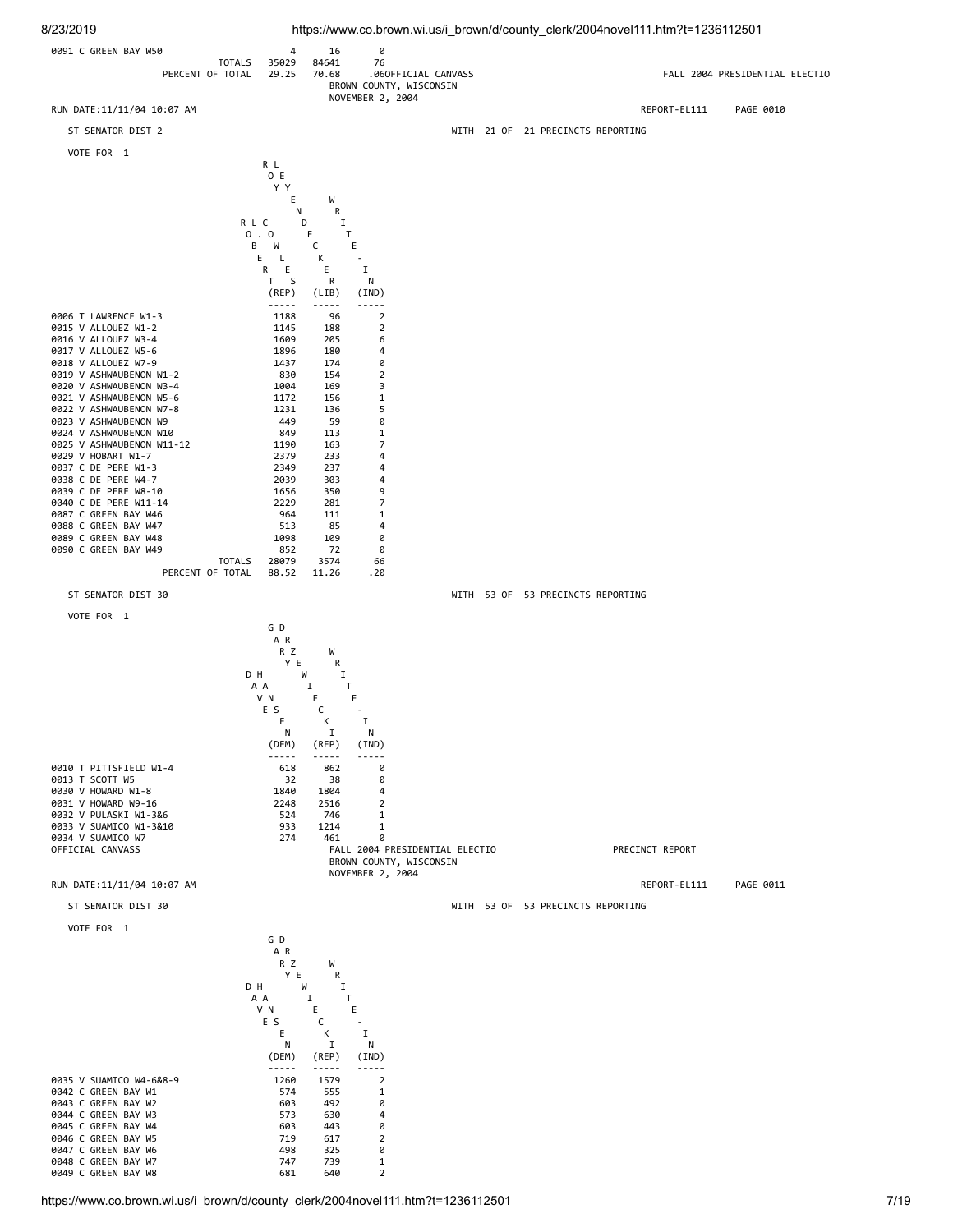

|                                                  |                      |                     |                                                |              | $\frac{1}{2}$ in ps.//www.co.biowir.wi.us/i_biowir/u/county_cicritized-filover i i i intiti : t-1200 i i 200 |              |                                |
|--------------------------------------------------|----------------------|---------------------|------------------------------------------------|--------------|--------------------------------------------------------------------------------------------------------------|--------------|--------------------------------|
| 0050 C GREEN BAY W9                              | 466                  | 504                 | 0                                              |              |                                                                                                              |              |                                |
| 0051 C GREEN BAY W10                             | 556                  | 579                 | 3                                              |              |                                                                                                              |              |                                |
| 0052 C GREEN BAY W11<br>0053 C GREEN BAY W12     | 484<br>400           | 400<br>269          | 1<br>0                                         |              |                                                                                                              |              |                                |
| 0054 C GREEN BAY W13                             | 499                  | 265                 | 0                                              |              |                                                                                                              |              |                                |
| 0055 C GREEN BAY W14                             | 691                  | 389                 | 0                                              |              |                                                                                                              |              |                                |
| 0056 C GREEN BAY W15                             | 722                  | 409                 | 1                                              |              |                                                                                                              |              |                                |
| 0057 C GREEN BAY W16                             | 606                  | 344                 | 1                                              |              |                                                                                                              |              |                                |
| 0058 C GREEN BAY W17<br>0059 C GREEN BAY W18     | 478<br>421           | 247<br>170          | 3<br>$\overline{2}$                            |              |                                                                                                              |              |                                |
| 0060 C GREEN BAY W19                             | 420                  | 175                 | 1                                              |              |                                                                                                              |              |                                |
| 0061 C GREEN BAY W20                             | 481                  | 279                 | 1                                              |              |                                                                                                              |              |                                |
| 0062 C GREEN BAY W21                             | 634                  | 307                 | 0                                              |              |                                                                                                              |              |                                |
| 0063 C GREEN BAY W22<br>0064 C GREEN BAY W23     | 467<br>459           | 314<br>299          | 1<br>0                                         |              |                                                                                                              |              |                                |
| 0065 C GREEN BAY W24                             | 470                  | 224                 | 0                                              |              |                                                                                                              |              |                                |
| 0066 C GREEN BAY W25                             | 484                  | 197                 | 3                                              |              |                                                                                                              |              |                                |
| 0067 C GREEN BAY W26                             | 226                  | 103                 | 0                                              |              |                                                                                                              |              |                                |
| 0068 C GREEN BAY W27<br>0069 C GREEN BAY W28     | 601<br>860           | 310<br>489          | 4<br>0                                         |              |                                                                                                              |              |                                |
| 0070 C GREEN BAY W29                             | 679                  | 373                 | 4                                              |              |                                                                                                              |              |                                |
| 0071 C GREEN BAY W30                             | 683                  | 456                 | 0                                              |              |                                                                                                              |              |                                |
| 0072 C GREEN BAY W31                             | 376                  | 206                 | 0                                              |              |                                                                                                              |              |                                |
| 0073 C GREEN BAY W32<br>0074 C GREEN BAY W33     | 888<br>836           | 509<br>581          | 1<br>1                                         |              |                                                                                                              |              |                                |
| 0075 C GREEN BAY W34                             | 583                  | 349                 | 2                                              |              |                                                                                                              |              |                                |
| 0076 C GREEN BAY W35                             | 466                  | 374                 | 1                                              |              |                                                                                                              |              |                                |
| 0077 C GREEN BAY W36                             | 417                  | 215                 | 2                                              |              |                                                                                                              |              |                                |
| 0078 C GREEN BAY W37<br>0079 C GREEN BAY W38     | 557<br>555           | 263<br>403          | 1<br>1                                         |              |                                                                                                              |              |                                |
| 0080 C GREEN BAY W39                             | 499                  | 260                 | 0                                              |              |                                                                                                              |              |                                |
| 0081 C GREEN BAY W40                             | 534                  | 365                 | 0                                              |              |                                                                                                              |              |                                |
| 0082 C GREEN BAY W41                             | 580                  | 360                 | $\overline{2}$                                 |              |                                                                                                              |              |                                |
| 0083 C GREEN BAY W42<br>0084 C GREEN BAY W43     | 580<br>640           | 532<br>593          | 0<br>1                                         |              |                                                                                                              |              |                                |
| 0085 C GREEN BAY W44                             | 611                  | 518                 | 2                                              |              |                                                                                                              |              |                                |
| 0086 C GREEN BAY W45                             | 742                  | 500                 | 3                                              |              |                                                                                                              |              |                                |
| <b>TOTALS</b>                                    | 33378                | 26791               | 62                                             |              |                                                                                                              |              |                                |
| PERCENT OF TOTAL                                 | 55.41                | 44.48               | .100FFICIAL CANVASS<br>BROWN COUNTY, WISCONSIN |              |                                                                                                              |              | FALL 2004 PRESIDENTIAL ELECTIO |
|                                                  |                      |                     | NOVEMBER 2, 2004                               |              |                                                                                                              |              |                                |
| RUN DATE:11/11/04 10:07 AM                       |                      |                     |                                                |              |                                                                                                              | REPORT-EL111 | PAGE 0012                      |
| ASSEMBLY REP DIST 1                              |                      |                     |                                                | 4 OF<br>WITH | 4 PRECINCTS REPORTING                                                                                        |              |                                |
|                                                  |                      |                     |                                                |              |                                                                                                              |              |                                |
| VOTE FOR 1                                       |                      | W                   |                                                |              |                                                                                                              |              |                                |
|                                                  |                      | R                   |                                                |              |                                                                                                              |              |                                |
|                                                  |                      |                     |                                                |              |                                                                                                              |              |                                |
| T H<br>O E                                       |                      | 1                   |                                                |              |                                                                                                              |              |                                |
|                                                  | M R                  | G D B<br>Τ          |                                                |              |                                                                                                              |              |                                |
|                                                  | М                    | A . I<br>Ε          |                                                |              |                                                                                                              |              |                                |
|                                                  | А                    | R E                 | $\blacksquare$                                 |              |                                                                                                              |              |                                |
|                                                  | Ν<br>N               | E.<br><b>S</b><br>Y | I<br>Ν                                         |              |                                                                                                              |              |                                |
|                                                  | (DEM)                | (REP)               | (IND)                                          |              |                                                                                                              |              |                                |
|                                                  | $\cdots\cdots\cdots$ | $- - - - -$         | -----                                          |              |                                                                                                              |              |                                |
| 0003 T GREEN BAY W1-2                            | 363                  | 647                 | 1                                              |              |                                                                                                              |              |                                |
| 0005 T HUMBOLDT W1-2<br>0012 T SCOTT W1-4        | 283<br>832           | 388<br>1102         | 1<br>1                                         |              |                                                                                                              |              |                                |
| 0091 C GREEN BAY W50                             | 8                    | 11                  | 0                                              |              |                                                                                                              |              |                                |
| <b>TOTALS</b>                                    | 1486                 | 2148                | 3                                              |              |                                                                                                              |              |                                |
| PERCENT OF TOTAL                                 | 40.85                | 59.05               | .08                                            |              |                                                                                                              |              |                                |
| ASSEMBLY REP DIST 2                              |                      |                     |                                                |              | WITH 11 OF 11 PRECINCTS REPORTING                                                                            |              |                                |
| VOTE FOR 1                                       |                      |                     |                                                |              |                                                                                                              |              |                                |
|                                                  | W                    |                     |                                                |              |                                                                                                              |              |                                |
|                                                  | R                    |                     |                                                |              |                                                                                                              |              |                                |
|                                                  | 1<br>FL.             | T                   |                                                |              |                                                                                                              |              |                                |
|                                                  | R A                  | Ε                   |                                                |              |                                                                                                              |              |                                |
|                                                  | A S                  | $\blacksquare$      |                                                |              |                                                                                                              |              |                                |
|                                                  | N E                  | I                   |                                                |              |                                                                                                              |              |                                |
|                                                  | K E<br>(REP)         | Ν<br>(IND)          |                                                |              |                                                                                                              |              |                                |
|                                                  | $- - - - - -$        | $- - - - -$         |                                                |              |                                                                                                              |              |                                |
| 0001 T EATON W1-2                                | 670                  | $\overline{2}$      |                                                |              |                                                                                                              |              |                                |
| 0002 T GLENMORE W1-2                             | 537<br>1799          | 3<br>23             |                                                |              |                                                                                                              |              |                                |
| 0007 T LEDGEVIEW W1-4<br>0009 T NEW DENMARK W1-3 | 718                  | 3                   |                                                |              |                                                                                                              |              |                                |
| 0011 T ROCKLAND W1-2                             | 771                  | 3                   |                                                |              |                                                                                                              |              |                                |
| 0014 T WRIGHTSTOWN W1-3                          | 862                  | 4                   |                                                |              |                                                                                                              |              |                                |
| 0026 V BELLEVUE W1-6                             | 2289<br>2575         | 24<br>28            |                                                |              |                                                                                                              |              |                                |
| 0027 V BELLEVUE W7-10<br>0028 V DENMARK W1-3     | 823                  | 6                   |                                                |              |                                                                                                              |              |                                |
| 0036 V WRIGHTSTOWN W1-2                          | 862                  | 3                   |                                                |              |                                                                                                              |              |                                |
| 0041 C DE PERE W15<br><b>TOTALS</b>              | 2<br>11908           | 0<br>99             |                                                |              |                                                                                                              |              |                                |
| PERCENT OF TOTAL                                 | 99.17                | .82                 |                                                |              |                                                                                                              |              |                                |
| ASSEMBLY REP DIST 3                              |                      |                     |                                                | WITH<br>2 OF | 2 PRECINCTS REPORTING                                                                                        |              |                                |
|                                                  |                      |                     |                                                |              |                                                                                                              |              |                                |
| VOTE FOR 1                                       |                      |                     |                                                |              |                                                                                                              |              |                                |
| B F                                              |                      | W<br>R              |                                                |              |                                                                                                              |              |                                |
|                                                  | R I<br>A S           | Ι.<br>$\mathsf{T}$  |                                                |              |                                                                                                              |              |                                |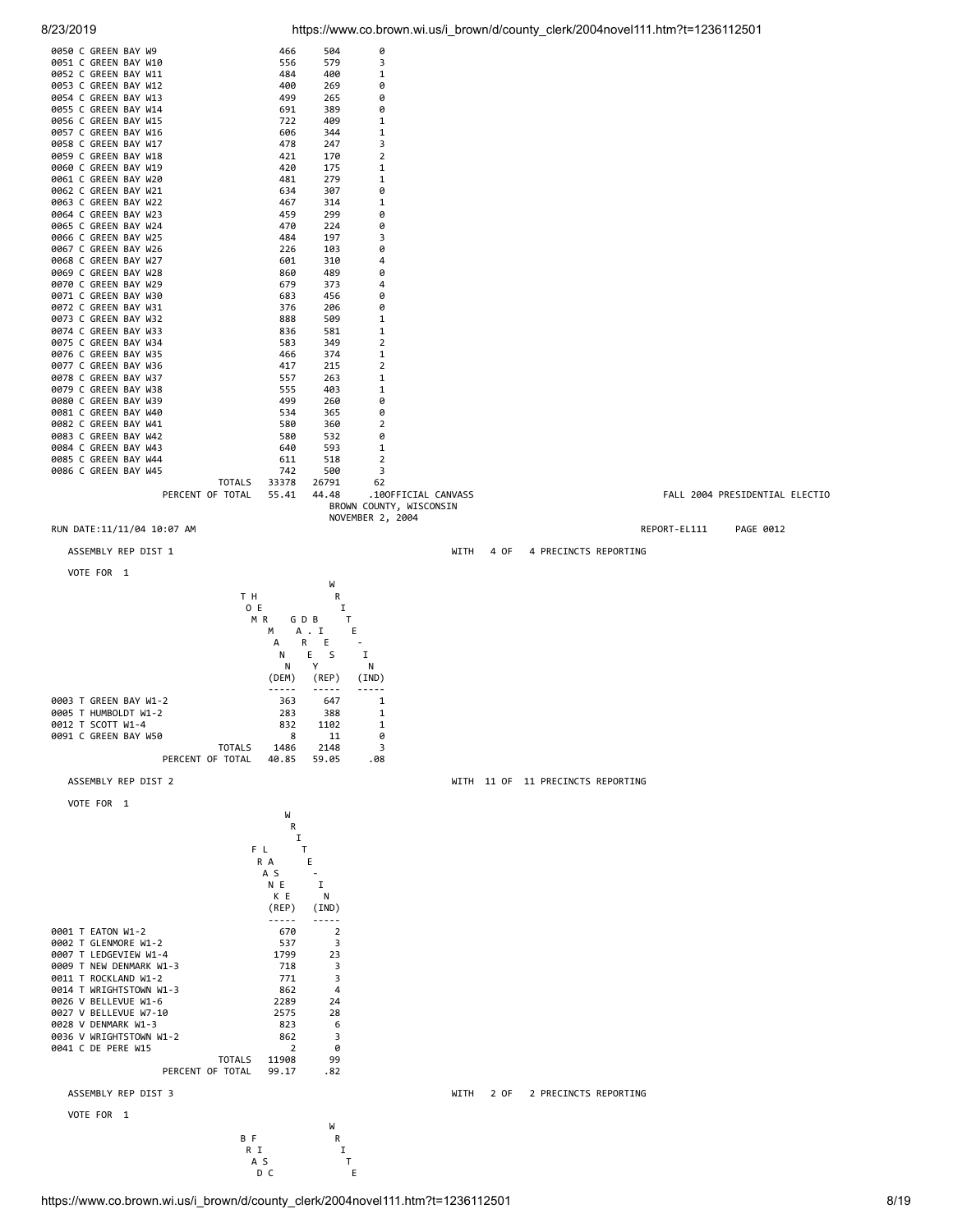

8/23/2019 https://www.co.brown.wi.us/i\_brown/d/county\_clerk/2004novel111.htm?t=1236112501

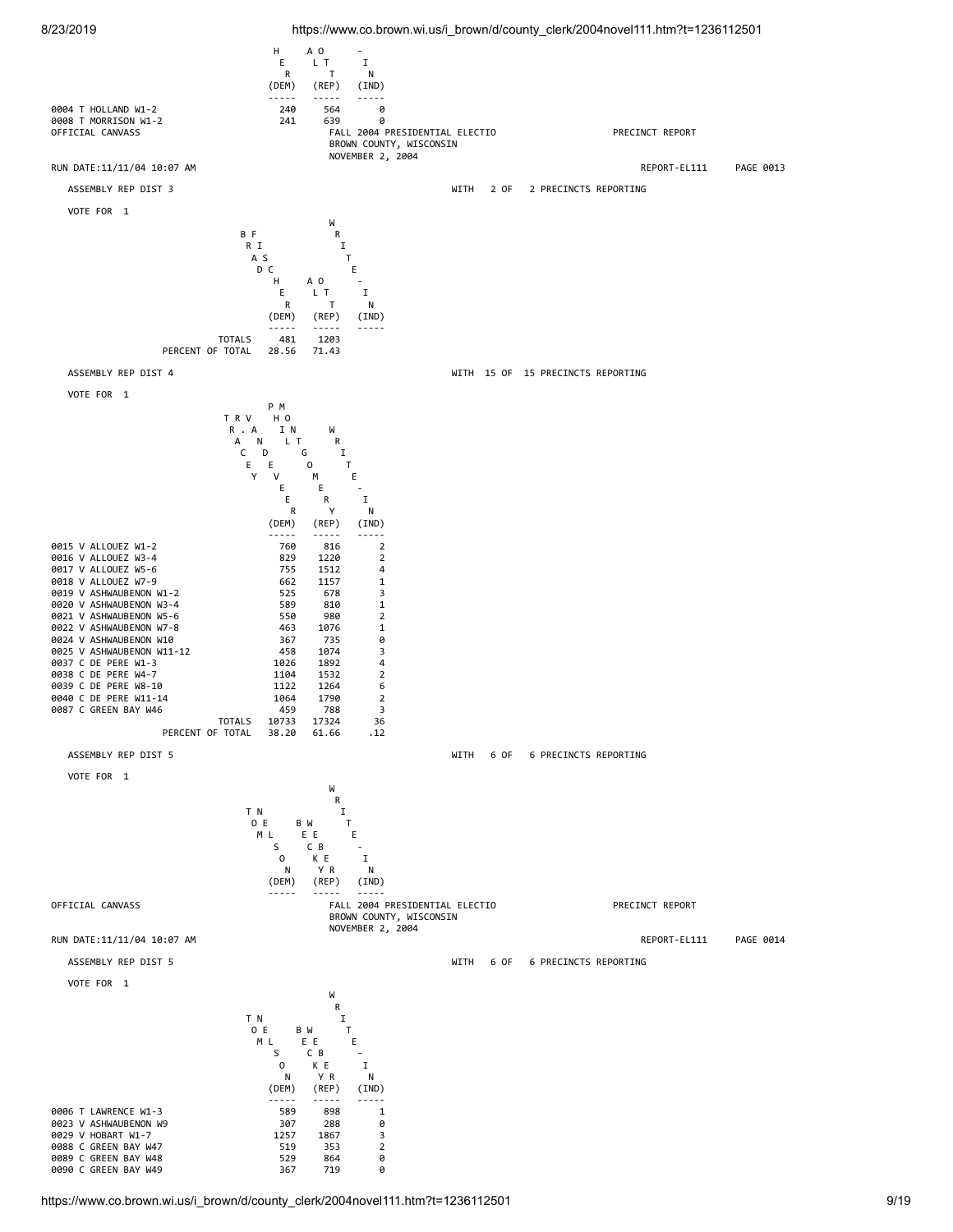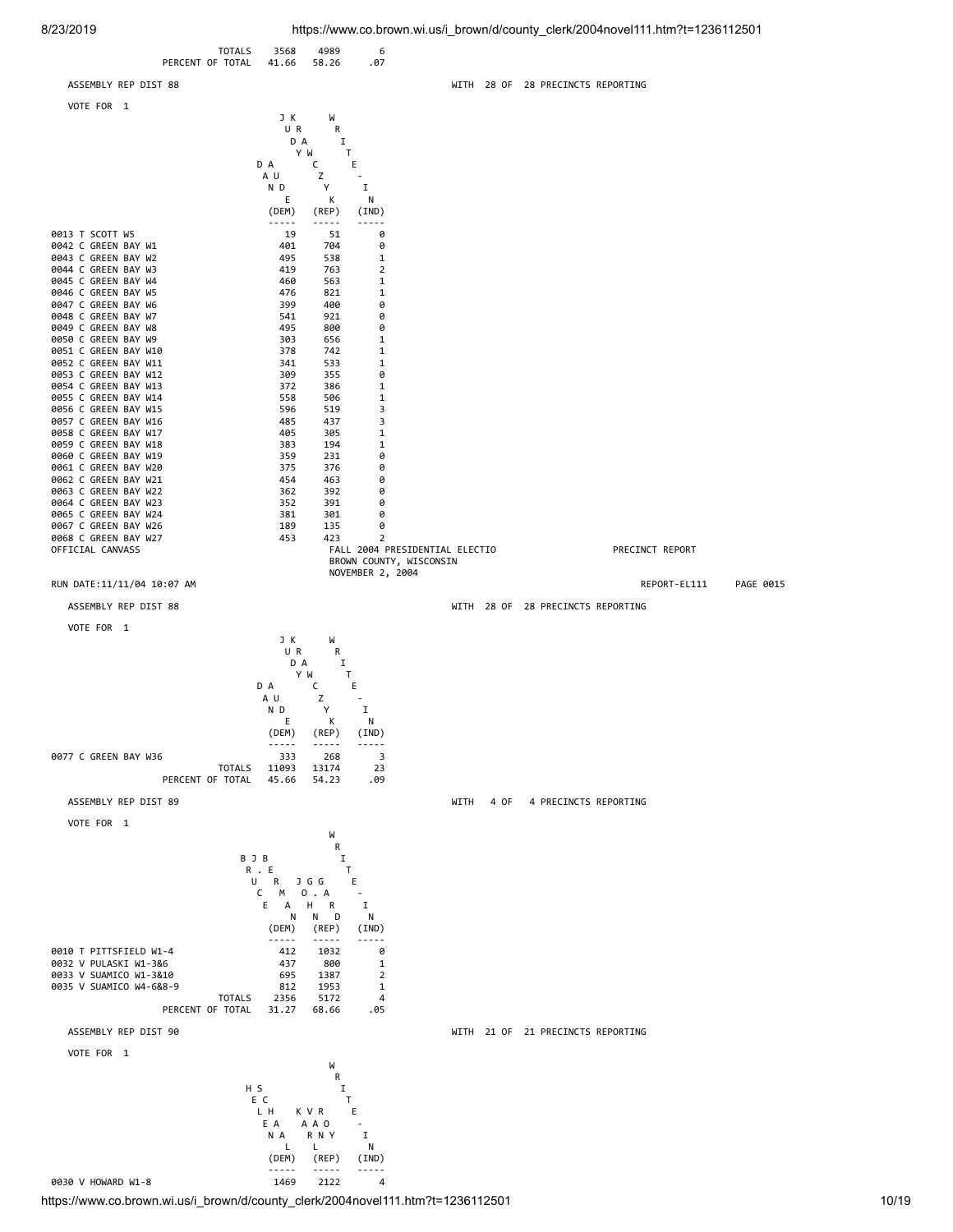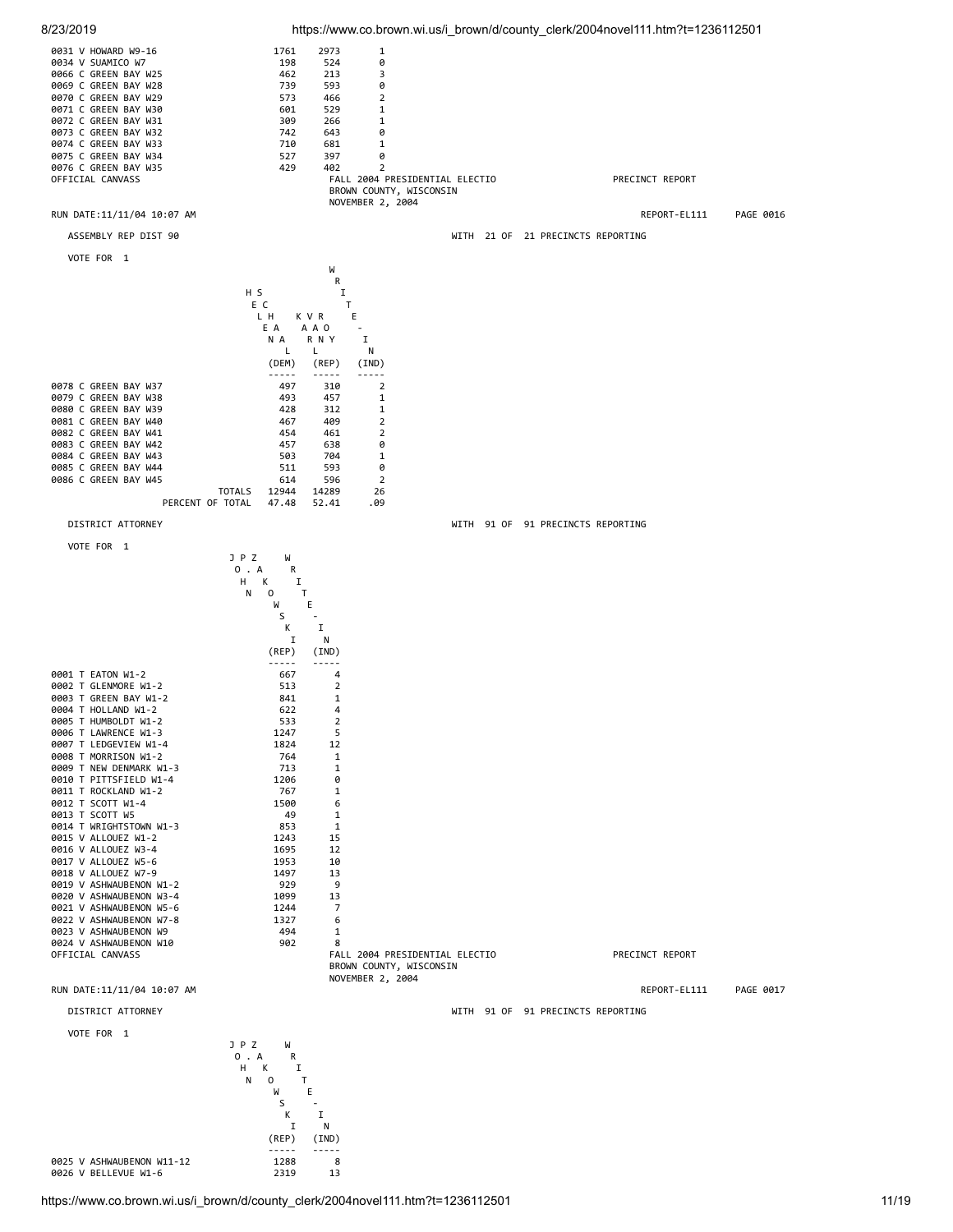

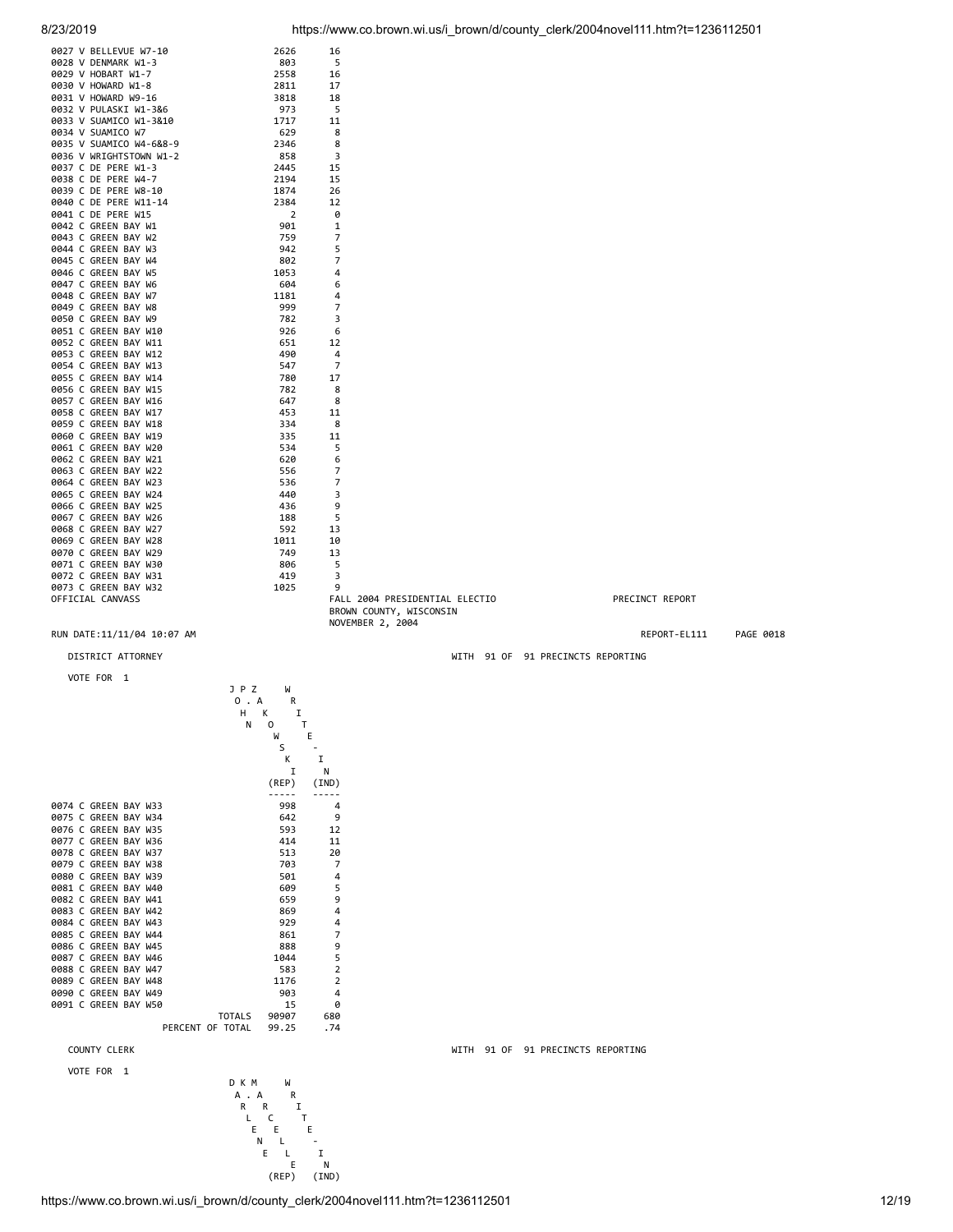### 8/23/2019 https://www.co.brown.wi.us/i\_brown/d/county\_clerk/2004novel111.htm?t=1236112501



|        |              |                                                         | D K M<br>W |                |
|--------|--------------|---------------------------------------------------------|------------|----------------|
|        |              |                                                         | А<br>А     | R              |
|        |              |                                                         | R<br>R     | I              |
|        |              |                                                         | L<br>c     | т              |
|        |              |                                                         | E<br>E     | E              |
|        |              |                                                         | N<br>L     |                |
|        |              |                                                         | E<br>L     | I              |
|        |              |                                                         |            | E<br>N         |
|        |              |                                                         | (REP)      | (IND)          |
|        |              |                                                         |            |                |
|        |              | 0016 V ALLOUEZ W3-4                                     | 1651       | 9              |
|        |              | 0017 V ALLOUEZ W5-6                                     | 1896       | 8              |
|        |              | 0018 V ALLOUEZ W7-9                                     | 1481       | 11             |
|        |              | 0019 V ASHWAUBENON W1-2                                 | 930        | 9              |
|        |              | 0020 V ASHWAUBENON W3-4                                 | 1086       | 11             |
| 0021   |              | V ASHWAUBENON W5-6                                      | 1231       | 5              |
|        |              | 0022 V ASHWAUBENON W7-8                                 | 1284       | 5              |
| 0023   |              | V ASHWAUBENON W9                                        | 489        | 0              |
| 0024   |              | V ASHWAUBENON W10                                       | 887        | 8              |
| 0025   |              | V ASHWAUBENON W11-12                                    | 1266       | 7              |
|        |              | 0026 V BELLEVUE W1-6                                    | 2293       | 16             |
|        |              | 0027 V BELLEVUE W7-10                                   | 2625       | 15             |
| 0028   |              | V DENMARK W1-3                                          | 813        | 8              |
|        |              | 0029 V HOBART<br>W1-7                                   | 2507       | 11             |
|        |              | 0030 V HOWARD W1-8                                      | 2773       | 13             |
| 0031 V |              | HOWARD W9-16                                            | 3737       | 18             |
| 0032   |              | V PULASKI W1-3&6                                        | 949        | 2              |
| 0033   | V            | SUAMICO W1-3&10                                         | 1680       | 8              |
|        |              | 0034 V SUAMICO W7                                       | 621        | $\overline{2}$ |
| 0035   | $\mathsf{V}$ | SUAMICO W4-6&8-9                                        | 2316       | 4              |
| 0036   |              | V WRIGHTSTOWN W1-2                                      | 857        | 1              |
| 0037   | с            | DE<br>PERE W1-3                                         | 2403       | 14             |
| 0038 C |              | DE<br>PERE<br>$W4 - 7$                                  | 2148       | 12             |
| 0039   | C            | DE<br>PERE<br>W8-10                                     | 1863       | 22             |
| 0040   | C            | DE<br>PERE<br>$W11 - 14$                                | 2355       | 9              |
| 0041   | c            | DE<br>PERE<br>W <sub>15</sub>                           |            | 0<br>2         |
| 0042   | C            | GREEN BAY W1                                            | 882        | 3              |
| 0043   | C            | BAY<br>GREEN<br>W <sub>2</sub>                          | 786        | 6              |
| 0044   | C            | GREEN<br>BAY<br>W <sub>3</sub>                          | 922        | 10             |
| 0045   | C            | <b>GREEN BAY</b><br>W <sub>4</sub>                      | 807        | 7              |
| 0046   | C            | GREEN BAY W5                                            | 1060       | 4              |
| 0047   | C            | GREEN<br>BAY<br>W <sub>6</sub>                          | 606        | 1              |
| 0048   | C            | GREEN<br>BAY<br>W7                                      | 1170       | 7              |
| 0049   | C            | GREEN<br>BAY<br>W <sub>8</sub>                          | 990        | 8              |
| 0050 C |              | GREEN<br>BAY W9                                         | 777        | $\overline{2}$ |
| 0051   | C            | GREEN<br>BAY<br>W10                                     | 914        | 5              |
| 0052   | C            | GREEN<br>BAY<br>W11                                     | 664        | 7              |
| 0053   | C            | GREEN<br>BAY<br>W12                                     | 499        | 4              |
| 0054   | C            | BAY W13<br>GREEN                                        | 555        | 10             |
| 0055   | C            | GREEN<br>BAY<br>W14                                     | 803        | 9              |
| 0056   | C            | BAY<br>GREEN<br>W15                                     | 760        | 11             |
| 0057   | C            | BAY<br>GREEN<br>W16                                     | 627        | 10             |
| 0058   | c            | BAY W17<br>GREEN                                        | 447        | 7              |
| 0059   | C            | GREEN<br>BAY W18                                        | 345        | 7              |
| 0060 C |              | GREEN<br>BAY<br>W19                                     | 327        | 7              |
| 0061   | C            | GREEN<br>BAY<br>W <sub>20</sub>                         | 538        | 6              |
| 0062   | C            | BAY<br>GREEN<br>W21                                     | 612        | 7              |
| 0063   | C            | BAY<br>GREEN<br>W <sub>22</sub>                         | 554        | 5<br>3         |
| 0064 C |              | <b>GREEN BAY</b><br>W <sub>23</sub><br>OFFICIAL CANVASS | 538        | FAL            |
|        |              |                                                         |            |                |

FALL 2004 PRESIDENTIAL ELECTIO PRECINCT REPORT BROWN COUNTY, WISCONSIN NOVEMBER 2, 2004

RUN DATE:11/11/04 10:07 AM REPORT-EL111 PAGE 0020

COUNTY CLERK WITH 91 OF 91 PRECINCTS REPORTING

VOTE FOR 1

D K M W<br>A . A R A . A R R R I L C T E E E N L - E L I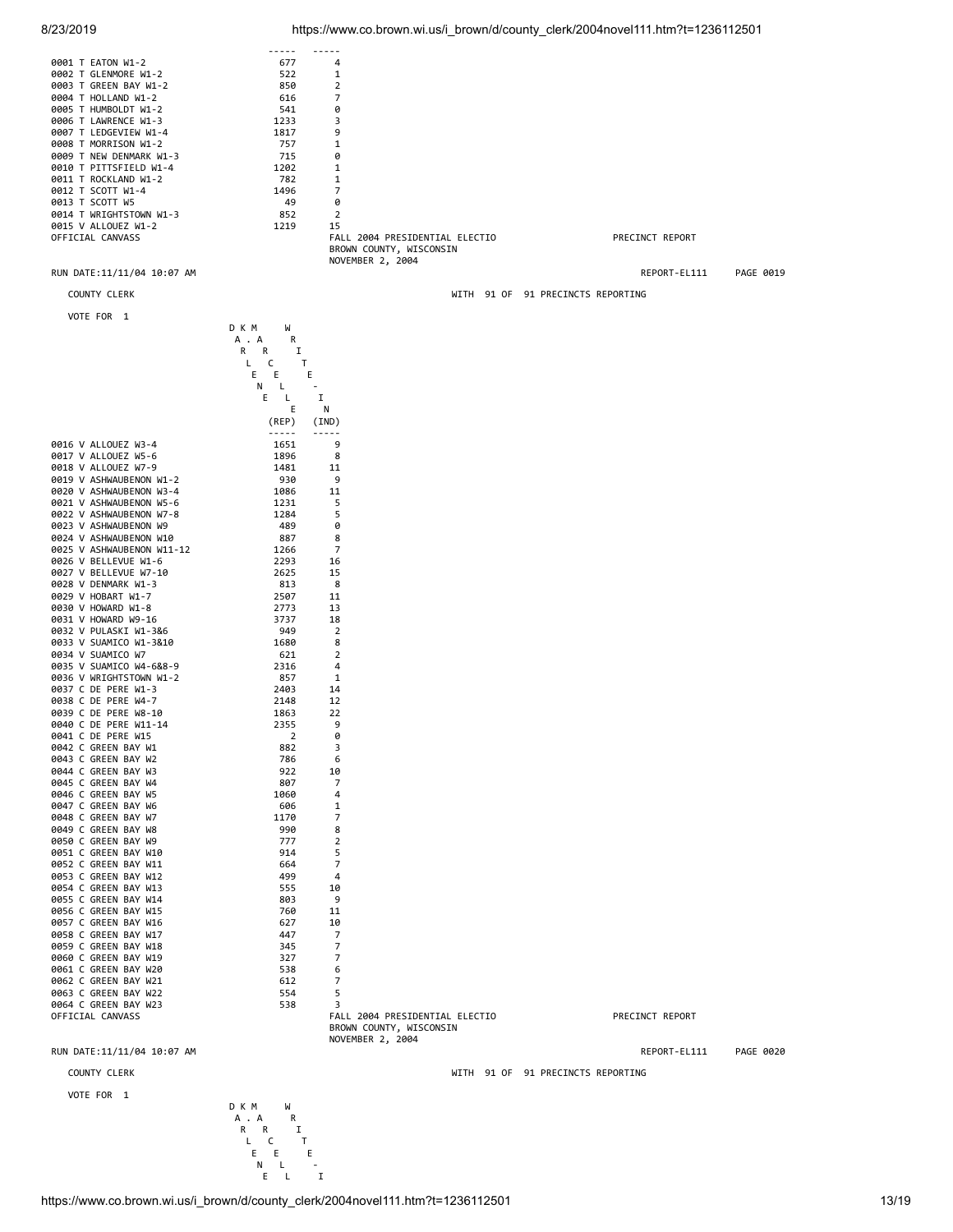

0034 V SUAMICO W7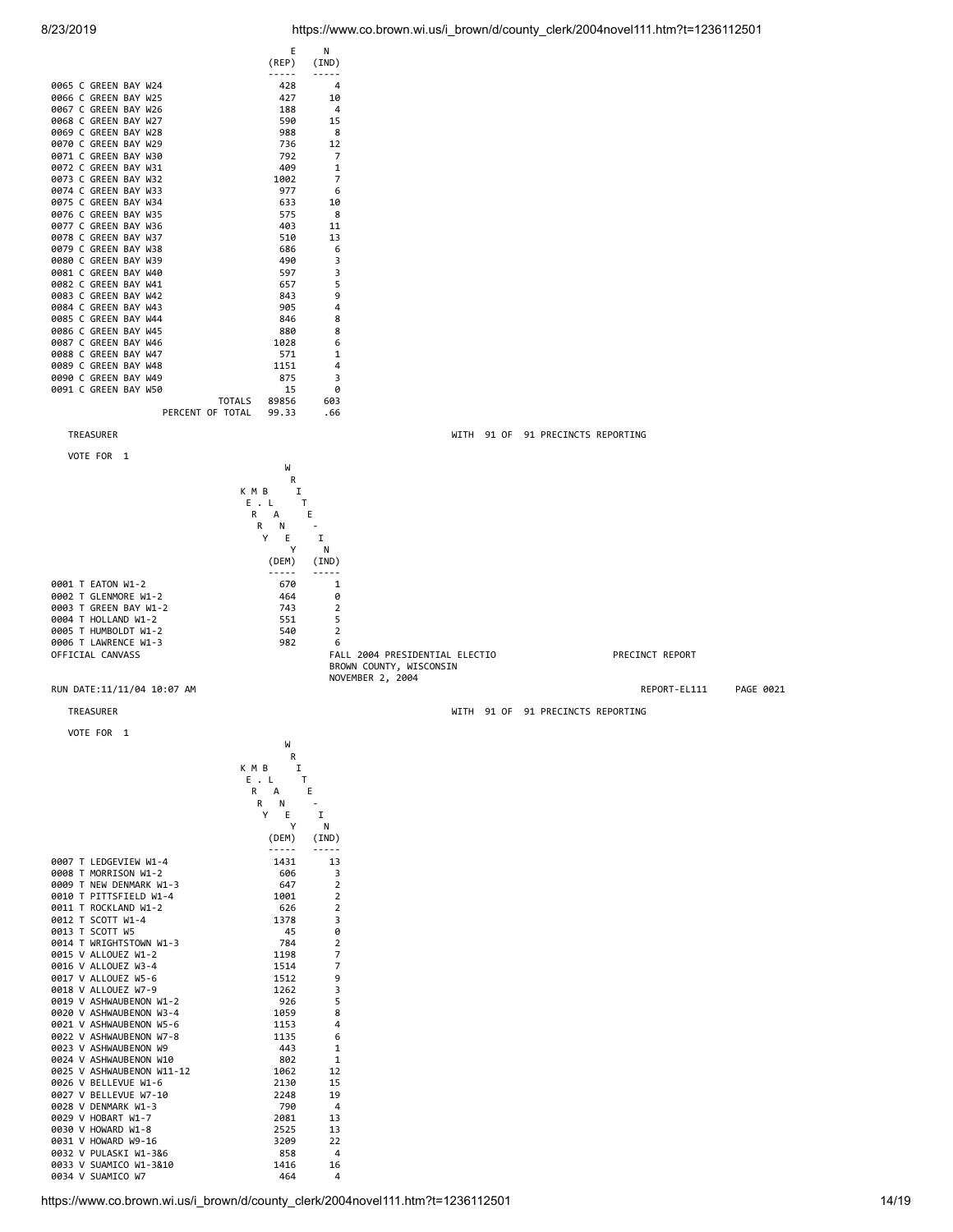

8/23/2019 https://www.co.brown.wi.us/i\_brown/d/county\_clerk/2004novel111.htm?t=1236112501



0004 T HOLLAND W1-2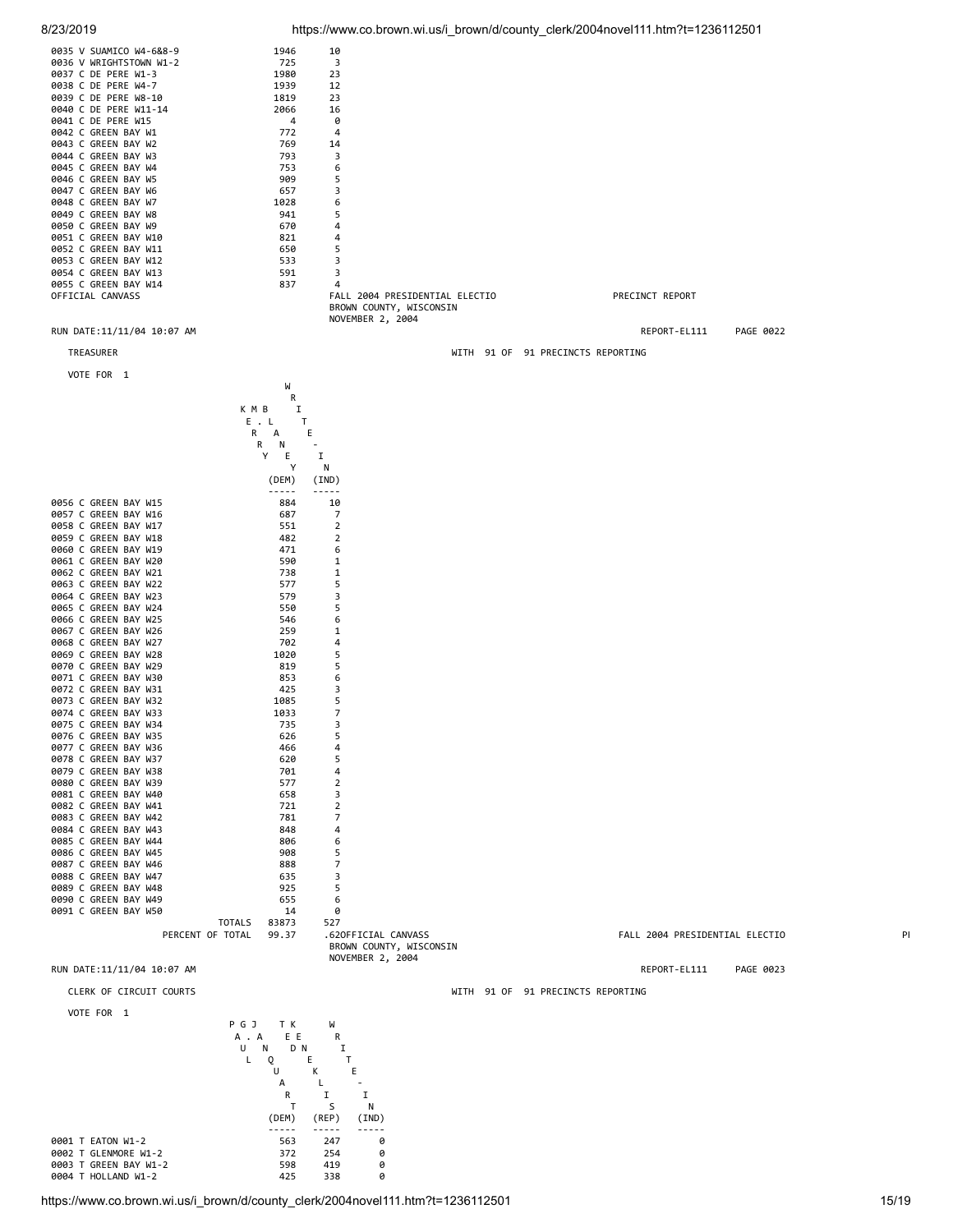0005 T HUMBOLDT W1-2 453 217 0

| 0006 T LAWRENCE W1-3                               | 726                    | 695         | 1                              |                                   |                 |           |
|----------------------------------------------------|------------------------|-------------|--------------------------------|-----------------------------------|-----------------|-----------|
| 0007 T LEDGEVIEW W1-4                              | 1095                   | 1088        | 1                              |                                   |                 |           |
| 0008 T MORRISON W1-2                               | 438                    | 430         | 1                              |                                   |                 |           |
| 0009 T NEW DENMARK W1-3                            | 524                    | 333         | 0                              |                                   |                 |           |
| 0010 T PITTSFIELD W1-4                             | 794                    | 609         | 0                              |                                   |                 |           |
| 0011 T ROCKLAND W1-2                               | 501                    | 437         | 0                              |                                   |                 |           |
| 0012 T SCOTT W1-4                                  | 1181                   | 738         | 0                              |                                   |                 |           |
| 0013 T SCOTT W5                                    | 48                     | 20          | 0                              |                                   |                 |           |
| 0014 T WRIGHTSTOWN W1-3                            | 629                    | 443         | 0                              |                                   |                 |           |
| 0015 V ALLOUEZ W1-2                                | 1045                   | 551         | $\overline{2}$                 |                                   |                 |           |
| 0016 V ALLOUEZ W3-4                                | 1325                   | 757         | 0                              |                                   |                 |           |
| 0017 V ALLOUEZ W5-6                                | 1199                   | 1078        | 6                              |                                   |                 |           |
| 0018 V ALLOUEZ W7-9                                | 1042                   | 757         | 0                              |                                   |                 |           |
| 0019 V ASHWAUBENON W1-2                            | 773                    | 414         | 2                              |                                   |                 |           |
| 0020 V ASHWAUBENON W3-4                            | 908                    | 478         | 1                              |                                   |                 |           |
| 0021 V ASHWAUBENON W5-6                            | 972                    | 554         | 3                              |                                   |                 |           |
| 0022 V ASHWAUBENON W7-8                            | 890                    | 622         | 1                              |                                   |                 |           |
| 0023 V ASHWAUBENON W9                              | 352                    | 215         | 0                              |                                   |                 |           |
| 0024 V ASHWAUBENON W10                             | 662                    | 422         | 1                              |                                   |                 |           |
| 0025 V ASHWAUBENON W11-12                          | 850                    | 654         | 1                              |                                   |                 |           |
| 0026 V BELLEVUE W1-6                               | 1817                   | 1118        | 4                              |                                   |                 |           |
| 0027 V BELLEVUE W7-10                              | 1816                   | 1362        | 2                              |                                   |                 |           |
| 0028 V DENMARK W1-3                                | 663                    | 337         | 1                              |                                   |                 |           |
| 0029 V HOBART W1-7                                 | 1590                   | 1402        | 1                              |                                   |                 |           |
| 0030 V HOWARD W1-8                                 | 2071                   | 1380        | 3                              |                                   |                 |           |
| 0031 V HOWARD W9-16                                | 2543                   | 1971        | 3                              |                                   |                 |           |
| 0032 V PULASKI W1-3&6                              | 698                    | 490         | 0                              |                                   |                 |           |
| 0033 V SUAMICO W1-3&10                             | 1101                   | 922         | 1                              |                                   |                 |           |
| 0034 V SUAMICO W7                                  | 336                    | 362         | 0                              |                                   |                 |           |
| 0035 V SUAMICO W4-6&8-9<br>0036 V WRIGHTSTOWN W1-2 | 1476                   | 1216<br>509 | 0                              |                                   |                 |           |
| 0037 C DE PERE W1-3                                | 539<br>1554            | 1359        | 0<br>3                         |                                   |                 |           |
| 0038 C DE PERE W4-7                                | 1607                   | 1042        | 1                              |                                   |                 |           |
| 0039 C DE PERE W8-10                               | 1389                   | 994         | 7                              |                                   |                 |           |
| 0040 C DE PERE W11-14                              | 1643                   | 1221        | 3                              |                                   |                 |           |
| 0041 C DE PERE W15                                 | 4                      | 0           | 0                              |                                   |                 |           |
| 0042 C GREEN BAY W1                                | 627                    | 457         | 1                              |                                   |                 |           |
| 0043 C GREEN BAY W2                                | 542                    | 482         | 1                              |                                   |                 |           |
| 0044 C GREEN BAY W3                                | 658                    | 501         | 0                              |                                   |                 |           |
| 0045 C GREEN BAY W4                                | 663                    | 339         | 0                              |                                   |                 |           |
| 0046 C GREEN BAY W5                                | 775                    | 504         | 3                              |                                   |                 |           |
| 0047 C GREEN BAY W6                                | 555                    | 242         | 0                              |                                   |                 |           |
| 0048 C GREEN BAY W7                                | 889                    | 539         | 3                              |                                   |                 |           |
| 0049 C GREEN BAY W8                                | 826                    | 444         | 0                              |                                   |                 |           |
| OFFICIAL CANVASS                                   |                        |             | FALL 2004 PRESIDENTIAL ELECTIO |                                   | PRECINCT REPORT |           |
|                                                    |                        |             | BROWN COUNTY, WISCONSIN        |                                   |                 |           |
|                                                    |                        |             | NOVEMBER 2, 2004               |                                   |                 |           |
| RUN DATE:11/11/04 10:07 AM                         |                        |             |                                |                                   | REPORT-EL111    | PAGE 0024 |
|                                                    |                        |             |                                |                                   |                 |           |
| CLERK OF CIRCUIT COURTS                            |                        |             |                                | WITH 91 OF 91 PRECINCTS REPORTING |                 |           |
| VOTE FOR 1                                         |                        |             |                                |                                   |                 |           |
|                                                    | P G J<br>T K<br>E E    | W           |                                |                                   |                 |           |
|                                                    | A . A<br>N<br>D N<br>U | R<br>I      |                                |                                   |                 |           |
|                                                    | L<br>Е<br>Q            | Τ           |                                |                                   |                 |           |
|                                                    | U                      | K           | Ε                              |                                   |                 |           |

|                      | T     | S           | N              |
|----------------------|-------|-------------|----------------|
|                      | (DEM) | $($ REP $)$ | (IND)          |
|                      |       |             |                |
| 0050 C GREEN BAY W9  | 552   | 390         | 0              |
| 0051 C GREEN BAY W10 | 660   | 431         | $\overline{2}$ |
| 0052 C GREEN BAY W11 | 539   | 311         | 0              |
| 0053 C GREEN BAY W12 | 476   | 181         | 1              |
| 0054 C GREEN BAY W13 | 550   | 189         | $\overline{2}$ |
| 0055 C GREEN BAY W14 | 740   | 296         | 1              |
| 0056 C GREEN BAY W15 | 794   | 303         | $\overline{2}$ |
| 0057 C GREEN BAY W16 | 628   | 282         | $\overline{2}$ |
| 0058 C GREEN BAY W17 | 505   | 197         | 0              |
| 0059 C GREEN BAY W18 | 441   | 125         | 1              |
| 0060 C GREEN BAY W19 | 449   | 140         | $\mathbf{1}$   |
| 0061 C GREEN BAY W20 | 542   | 198         | $\overline{2}$ |
| 0062 C GREEN BAY W21 | 659   | 248         | 0              |
| 0063 C GREEN BAY W22 | 478   | 269         | $\mathbf{1}$   |
| 0064 C GREEN BAY W23 | 514   | 227         | 0              |
| 0065 C GREEN BAY W24 | 501   | 167         | 0              |
| 0066 C GREEN BAY W25 | 500   | 166         | $\overline{2}$ |
| 0067 C GREEN BAY W26 | 236   | 88          | 0              |
| 0068 C GREEN BAY W27 | 613   | 264         | 3              |
| 0069 C GREEN BAY W28 | 922   | 380         | 1              |
| 0070 C GREEN BAY W29 | 711   | 310         | 3              |
| 0071 C GREEN BAY W30 | 736   | 360         | 0              |
| 0072 C GREEN BAY W31 | 375   | 179         | 0              |
| 0073 C GREEN BAY W32 | 957   | 392         | 0              |
| 0074 C GREEN BAY W33 | 946   | 425         | 1              |
| 0075 C GREEN BAY W34 | 656   | 257         | 1              |
| 0076 C GREEN BAY W35 | 533   | 281         | 0              |
| 0077 C GREEN BAY W36 | 436   | 174         | $\overline{2}$ |
| 0078 C GREEN BAY W37 | 572   | 233         | $\overline{2}$ |
| 0079 C GREEN BAY W38 | 614   | 315         | $\overline{2}$ |
| 0080 C GREEN BAY W39 | 523   | 217         | 0              |
| 0081 C GREEN BAY W40 | 583   | 278         | 0              |
| 0082 C GREEN BAY W41 | 631   | 270         | 1              |
| 0083 C GREEN BAY W42 | 662   | 413         | $\overline{2}$ |
| 0084 C GREEN BAY W43 | 736   | 455         | 0              |
|                      |       |             |                |

A L - R I I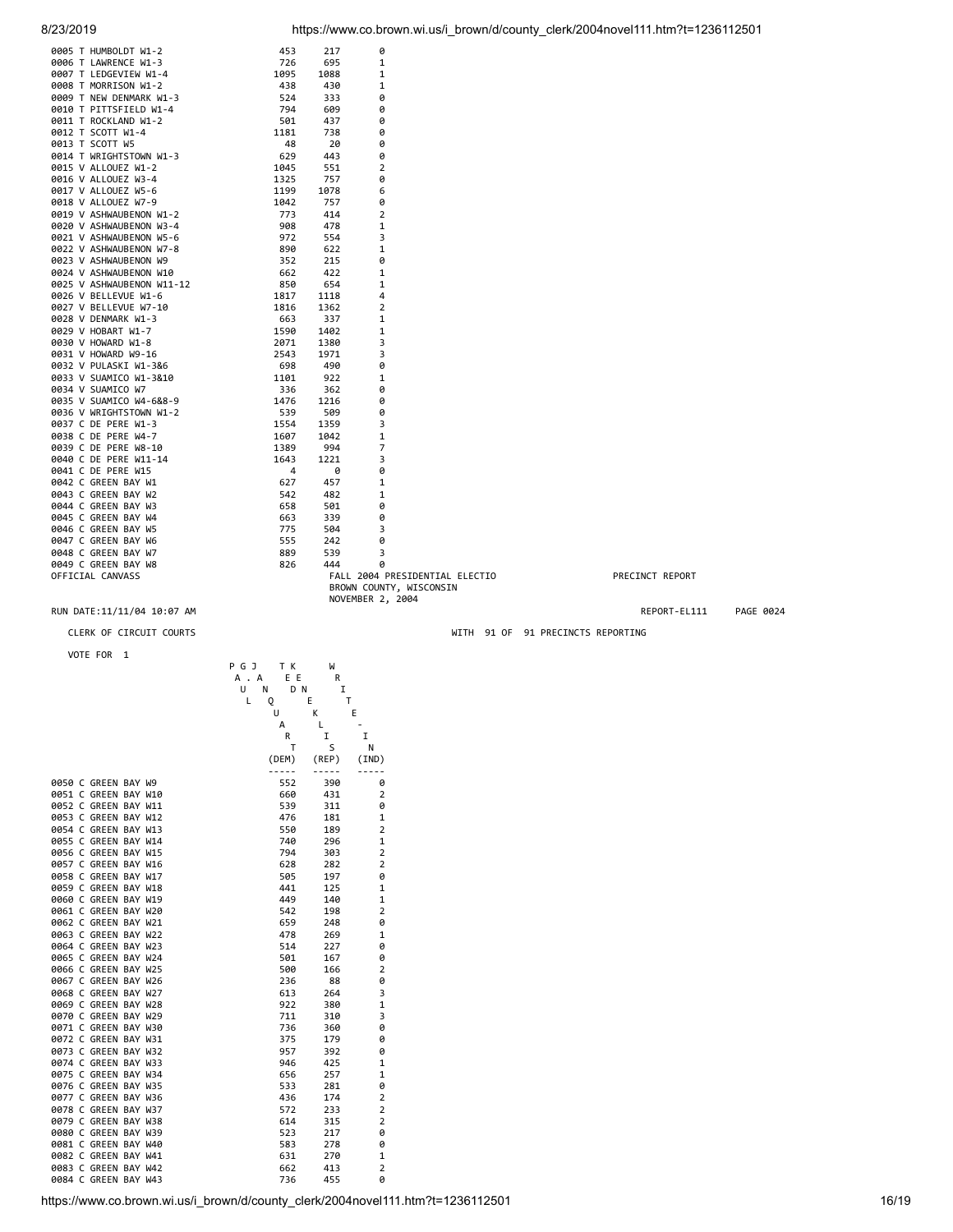

0047 C GREEN BAY W6 651 651 3<br>0048 C GREEN BAY W7 669 669 71052 4 0048 C GREEN BAY W7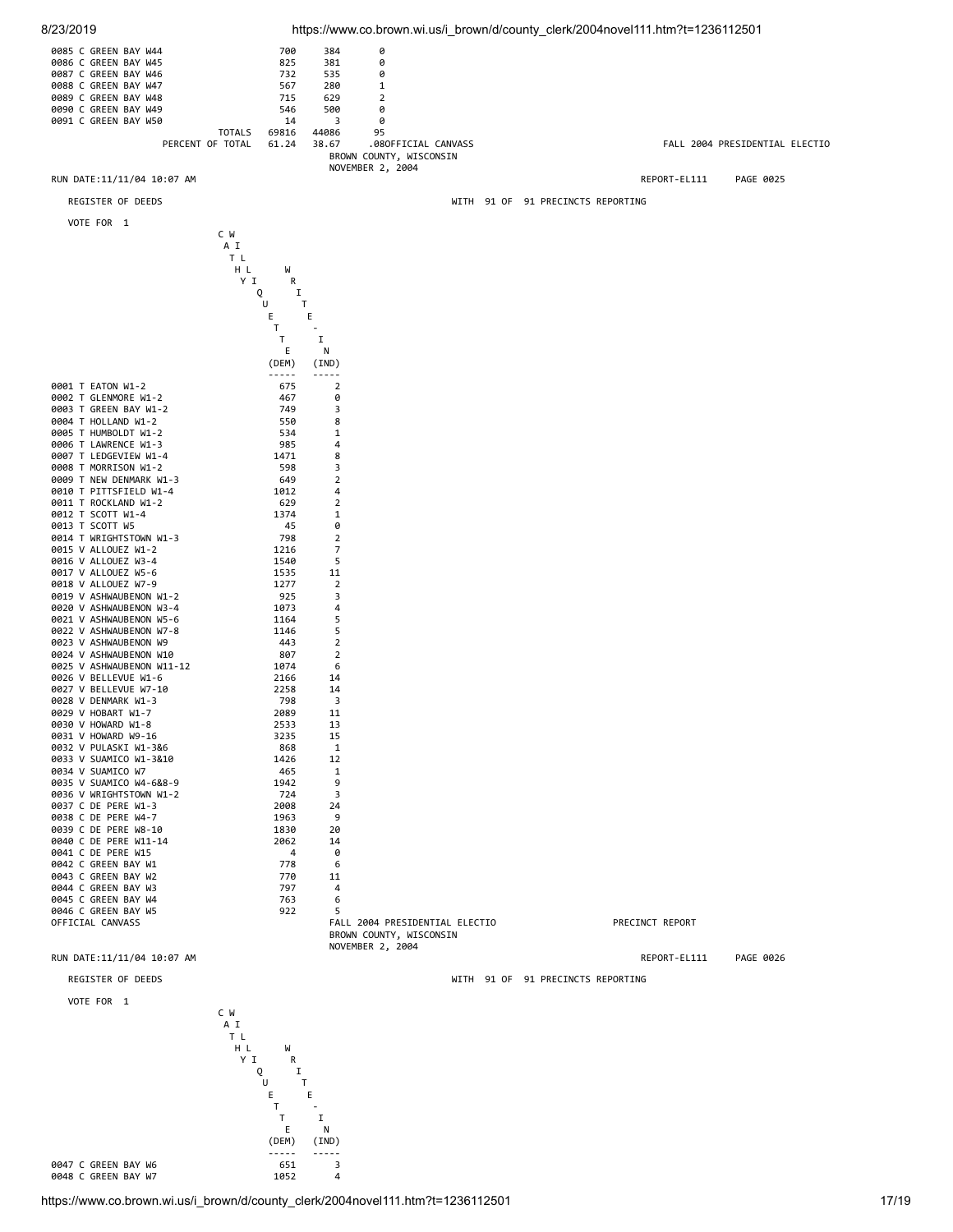| 0052 C GREEN BAY W11<br>0053 C GREEN BAY W12<br>0054 C GREEN BAY W13<br>0055 C GREEN BAY W14<br>0056 C GREEN BAY W15<br>0057 C GREEN BAY W16<br>0058 C GREEN BAY W17<br>0059 C GREEN BAY W18<br>0060 C GREEN BAY W19<br>0061 C GREEN BAY W20<br>0062 C GREEN BAY W21<br>0063 C GREEN BAY W22<br>0064 C GREEN BAY W23<br>0065 C GREEN BAY W24<br>0066 C GREEN BAY W25<br>0067 C GREEN BAY W26<br>0068 C GREEN BAY W27<br>0069 C GREEN BAY W28 | 648<br>542<br>588<br>848<br>882<br>693<br>552<br>493<br>480<br>590<br>733<br>581<br>584<br>551<br>553<br>263<br>711<br>1027 | 4<br>2<br>4<br>4<br>7<br>6<br>3<br>1<br>5<br>1<br>3<br>4<br>0<br>5<br>5<br>2<br>2<br>3 |                                                |           |                                      |
|----------------------------------------------------------------------------------------------------------------------------------------------------------------------------------------------------------------------------------------------------------------------------------------------------------------------------------------------------------------------------------------------------------------------------------------------|-----------------------------------------------------------------------------------------------------------------------------|----------------------------------------------------------------------------------------|------------------------------------------------|-----------|--------------------------------------|
| 0070 C GREEN BAY W29<br>0071 C GREEN BAY W30                                                                                                                                                                                                                                                                                                                                                                                                 | 820<br>861                                                                                                                  | 3<br>3                                                                                 |                                                |           |                                      |
| 0072 C GREEN BAY W31<br>0073 C GREEN BAY W32                                                                                                                                                                                                                                                                                                                                                                                                 | 426<br>1086                                                                                                                 | 3<br>6                                                                                 |                                                |           |                                      |
| 0074 C GREEN BAY W33                                                                                                                                                                                                                                                                                                                                                                                                                         | 1043                                                                                                                        | 5                                                                                      |                                                |           |                                      |
| 0075 C GREEN BAY W34<br>0076 C GREEN BAY W35                                                                                                                                                                                                                                                                                                                                                                                                 | 733<br>629                                                                                                                  | 2<br>5                                                                                 |                                                |           |                                      |
| 0077 C GREEN BAY W36<br>0078 C GREEN BAY W37                                                                                                                                                                                                                                                                                                                                                                                                 | 473<br>629                                                                                                                  | 5<br>4                                                                                 |                                                |           |                                      |
| 0079 C GREEN BAY W38<br>0080 C GREEN BAY W39                                                                                                                                                                                                                                                                                                                                                                                                 | 700<br>584                                                                                                                  | 5<br>0                                                                                 |                                                |           |                                      |
| 0081 C GREEN BAY W40<br>0082 C GREEN BAY W41                                                                                                                                                                                                                                                                                                                                                                                                 | 662<br>715                                                                                                                  | 4<br>2                                                                                 |                                                |           |                                      |
| 0083 C GREEN BAY W42<br>0084 C GREEN BAY W43                                                                                                                                                                                                                                                                                                                                                                                                 | 782<br>852                                                                                                                  | 5<br>2                                                                                 |                                                |           |                                      |
| 0085 C GREEN BAY W44<br>0086 C GREEN BAY W45                                                                                                                                                                                                                                                                                                                                                                                                 | 809<br>907                                                                                                                  | 3<br>4                                                                                 |                                                |           |                                      |
| 0087 C GREEN BAY W46                                                                                                                                                                                                                                                                                                                                                                                                                         | 898                                                                                                                         | 6                                                                                      |                                                |           |                                      |
| 0088 C GREEN BAY W47<br>0089 C GREEN BAY W48                                                                                                                                                                                                                                                                                                                                                                                                 | 640<br>929                                                                                                                  | 3<br>2                                                                                 |                                                |           |                                      |
| 0090 C GREEN BAY W49<br>0091 C GREEN BAY W50                                                                                                                                                                                                                                                                                                                                                                                                 | 675<br>14                                                                                                                   | 5<br>0                                                                                 |                                                |           |                                      |
| <b>TOTALS</b><br>PERCENT OF TOTAL                                                                                                                                                                                                                                                                                                                                                                                                            | 84472<br>99.47                                                                                                              | 445                                                                                    | .520FFICIAL CANVASS<br>BROWN COUNTY, WISCONSIN |           | FALL 2004 PRESIDENTIAL ELECTIO<br>PI |
| RUN DATE:11/11/04 10:07 AM                                                                                                                                                                                                                                                                                                                                                                                                                   |                                                                                                                             |                                                                                        | NOVEMBER 2, 2004                               |           | REPORT-EL111<br>PAGE 0027            |
| T PITTSFIELD REFERENDUM                                                                                                                                                                                                                                                                                                                                                                                                                      |                                                                                                                             |                                                                                        | WITH                                           | 1 OF      | 1 PRECINCTS REPORTING                |
| VOTE FOR 1                                                                                                                                                                                                                                                                                                                                                                                                                                   |                                                                                                                             |                                                                                        |                                                |           |                                      |
|                                                                                                                                                                                                                                                                                                                                                                                                                                              | Υ<br>Ε<br>S                                                                                                                 | Ν<br>0<br>-----                                                                        |                                                |           |                                      |
| 0010 T PITTSFIELD W1-4<br><b>TOTALS</b><br>PERCENT OF TOTAL                                                                                                                                                                                                                                                                                                                                                                                  | 540<br>540<br>38.82                                                                                                         | 851<br>851<br>61.17                                                                    |                                                |           |                                      |
| T ROCKLAND REFERENDUM                                                                                                                                                                                                                                                                                                                                                                                                                        |                                                                                                                             |                                                                                        | WITH                                           | 1 OF      | 1 PRECINCTS REPORTING                |
| VOTE FOR 1                                                                                                                                                                                                                                                                                                                                                                                                                                   |                                                                                                                             |                                                                                        |                                                |           |                                      |
|                                                                                                                                                                                                                                                                                                                                                                                                                                              | Y<br>Ε<br>S                                                                                                                 | Ν<br>0<br>-----                                                                        |                                                |           |                                      |
| 0011 T ROCKLAND W1-2<br><b>TOTALS</b><br>PERCENT OF TOTAL                                                                                                                                                                                                                                                                                                                                                                                    | 306<br>306<br>30.14                                                                                                         | 709<br>709<br>69.85                                                                    |                                                |           |                                      |
| HOW-SUAM SCH DIST REFERENDUM                                                                                                                                                                                                                                                                                                                                                                                                                 |                                                                                                                             |                                                                                        |                                                | WITH 5 OF | 5 PRECINCTS REPORTING                |
| VOTE FOR 1                                                                                                                                                                                                                                                                                                                                                                                                                                   |                                                                                                                             |                                                                                        |                                                |           |                                      |
|                                                                                                                                                                                                                                                                                                                                                                                                                                              | Υ<br>Е<br>S                                                                                                                 | Ν<br>0                                                                                 |                                                |           |                                      |
| 0030 V HOWARD W1-8<br>0031 V HOWARD W9-16<br>0033 V SUAMICO W1-3&10<br>0034 V SUAMICO W7<br>0035 V SUAMICO W4-6&8-9<br>TOTALS<br>PERCENT OF TOTAL                                                                                                                                                                                                                                                                                            | $- - - - -$<br>1743<br>2389<br>886<br>328<br>1205<br>6551<br>49.80                                                          | -----<br>1538<br>2146<br>1067<br>374<br>1478<br>6603<br>50.19                          |                                                |           |                                      |
| DENMARK SCH DIST REFERENDUM #1                                                                                                                                                                                                                                                                                                                                                                                                               |                                                                                                                             |                                                                                        | WITH                                           | 6 OF      | 6 PRECINCTS REPORTING                |
| VOTE FOR 1                                                                                                                                                                                                                                                                                                                                                                                                                                   |                                                                                                                             |                                                                                        |                                                |           |                                      |
|                                                                                                                                                                                                                                                                                                                                                                                                                                              | Υ<br>Е<br>S                                                                                                                 | Ν<br>0                                                                                 |                                                |           |                                      |
| 0001 T EATON W1-2<br>0002 T GLENMORE W1-2<br>0007 T LEDGEVIEW W1-4<br>0008 T MORRISON W1-2<br>0009 T NEW DENMARK W1-3<br>0028 V DENMARK W1-3                                                                                                                                                                                                                                                                                                 | 214<br>87<br>27<br>72<br>222<br>368                                                                                         | .<br>517<br>279<br>57<br>115<br>677<br>671                                             |                                                |           |                                      |

https://www.co.brown.wi.us/i\_brown/d/county\_clerk/2004novel111.htm?t=1236112501

0049 C GREEN BAY W8 954 3 0050 C GREEN BAY W9 666 6 0051 C GREEN BAY W10 826 4